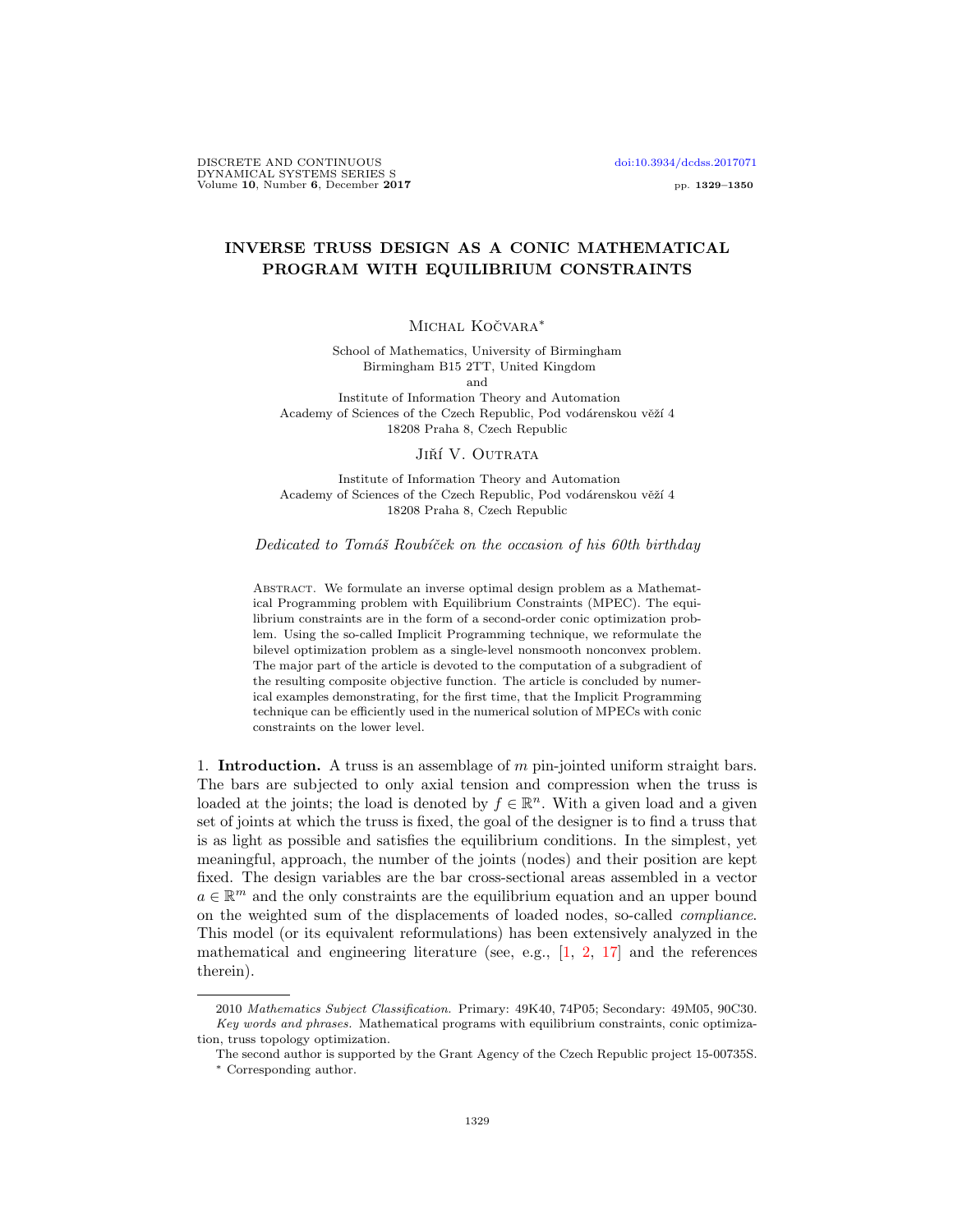Assume that we solved, in the past, the truss optimization problem for some load vector  $f^*$ ; the solution (bar cross-sectional areas) is denoted by  $a^*$ . We are now facing the question of solving the inverse problem: given an optimal design  $a^* \in \mathbb{R}^m$ , we want to find a load vector  $f \in \mathbb{R}^n$  such that  $a^*$  is a solution of the truss optimization problem for this  $f \in \mathbb{R}^n$ . This might be useful, for instance, for existing constructions, to determine the loading (position and magnitude of forces) under which the structure performs best.

The resulting problem is a typical Mathematical Program with Equilibrium Constraints (MPEC) where on the upper level we minimize, with respect to the load vector f, the distance of the solution  $a$  from a given  $a^*$  and on the lower level we solve the truss optimization problem for a given  $f$ . One of the established techniques for the solution of a class of MPECs is the so-called implicit programming (ImP) technique; see [\[22,](#page-21-1) [28\]](#page-21-2). This technique replaces the initial bi-level problem by a single-level one, by using the solution map implicitly defined via the lowerlevel problem. The resulting single-level problem (in variable  $f$  only) is typically nonsmooth and one has to use a nonsmooth optimization algorithm for its solution.

For the implicit programming technique to work, some assumptions have to be satisfied. In particular, the lower-level optimization problem (in our case the truss design problem) must satisfy a certain constraint qualification which enables us to work with respective optimality conditions. Further, its solution map (assigning a to f) must be at least locally unique and locally Lipschitzian. In case of truss design, the problem is usually formulated as a nonlinear nonconvex optimization problem that, unfortunately, does not satisfy the required constraint qualifications. The problem can be reformulated as a convex quadratically constrained quadratic problem which, however, does not include  $a$  as a (primal) variable. We thus use yet another reformulation of the truss design problem as a conic optimization problem with a Cartesian product of Lorentz cones. We will show that this problem (in variable  $a$ ) satisfies the required constraint qualification and arrive in this way at a mathematical program with constraints in the form of a conic optimization problem, or conic MPEC. Under the assumption that its solution of the lower level conic problem is unique we will apply the ImP technique. The conic MPECs have been rarely studied in the literature, due to their technical complexity. The main difficulty lies in finding a subgradient of the (nonsmooth) composite objective that includes the solution map to the conic optimization problem. For that we will use recent results based on the generalized differentiable calculus of B. Mordukhovich  $([23, 25])$  $([23, 25])$  $([23, 25])$  $([23, 25])$  $([23, 25])$ and on the coderivatives of the projections onto the Lorentz cone  $([30])$  $([30])$  $([30])$ .

To the best of our knowledge, we present one of the first approaches to the solution of a conic MPEC that leads to a computationally approachable problem. In standard (not conic) MPECs one typically replaces the lower-level equilibrium problem by the corresponding KKT conditions (if possible), in which the (difficult) complementarity condition is either relaxed or added to the upper-level objective via a suitable (exact) penalty. In this way one eventually arrives at a nonlinear optimization problem in all primal variables and, additionally, the multipliers; see [\[16,](#page-21-6) [32\]](#page-21-7). Alternatively, under additional assumptions, the ImP approach mentioned above can be used; see [\[19\]](#page-21-8) for the comparison of these two techniques. The advantage of the first technique is the fact that one does not need the often complicated formula for the subdifferential of the composite function, as in the ImP technique. On the other hand, the resulting nonlinear optimization problem may be difficult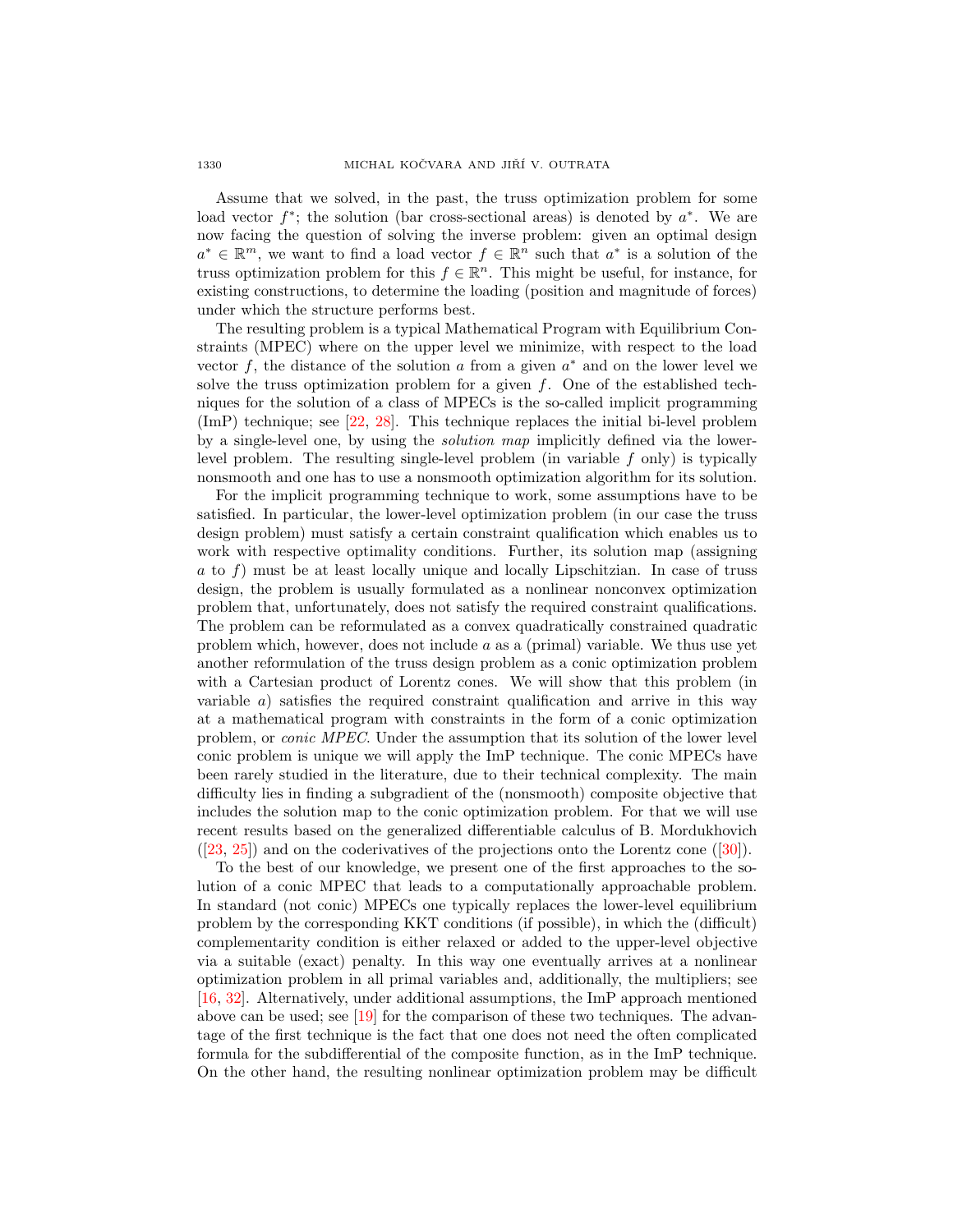to solve numerically because it is nonconvex, despite the original lower-level problem being convex or even linear. Moreover, to guarantee theoretical properties of this technique, one often needs similar assumptions as in ImP. The disadvantages of the first technique are magnified when considering a linear conic optimization problem on the lower level, as in this paper. While avoiding the complex analysis and technical formulas presented in Section [4,](#page-11-0) it leads to a nonlinear nonconvex conic optimization problem, for which there is no available software so far. Compared to that, the ImP approach used here requires solutions of linear second-order conic problems and of a nonconvex nonsmooth optimization problem in the control variable only. Numerical results presented in Section [5](#page-15-0) show that, indeed, with this approach we can successfully find local (and often even global) optima in the considered MPECs. The reader is kindly asked to look at the practical relevance of our application from this point of view, as a demonstration of solvability of conic MPECs.

The plan of the paper is as follows. After introducing necessary notation, in Section 3 we define the truss design problem, give its various reformulations and show that the final formulation as a convex conic optimization problem could amenable for the solution by the ImP technique. In this section we also define our main problem, the inverse truss design, as a conic MPEC. Section 4 presents details of the implicit programming technique, in particular, the computation of the subgradient information for the composite objective function. In Section 5 we show results of two numerical examples.

2. Notation and preliminaries. For a Lipschitz continuous function  $f : \mathbb{R}^n \to \mathbb{R}$ ,  $\bar{\partial}f(x)$  denotes the *Clarke subdifferential* at x, defined by

$$
\bar{\partial}f(x) = \text{conv}\{\lim_{i \to \infty} \nabla f(x_i) \mid x_i \stackrel{\Omega_f}{\to} x\},\
$$

where  $\Omega_f$  is the set of points at which f is differentiable.

In Section [4](#page-11-0) we use the following notions of variational analysis. Given a closed set  $A \subset \mathbb{R}^n$  and a point  $\bar{x} \in A$ , we denote by  $T_A(\bar{x})$  the *Bouligand tangent cone* to A at  $\bar{x}$ , formed by vectors  $h \in \mathbb{R}^n$  such that there exist sequences  $h_k \to h$  and  $t_k \downarrow 0$  for which  $\bar{x} + t_k h_k \in A$  for all k.

We further denote by  $N_A(\bar{x})$  the Fréchet (regular) normal cone to A at  $\bar{x}$ , defined as the (negative) polar cone to  $T_A(\bar{x})$ , i.e., by

$$
\widehat{N}_A(\overline{x})=(T_A(\overline{x}))^0.
$$

The limiting (Mordukhovich) normal cone to A at  $\bar{x}$ , denoted  $N_A(\bar{x})$ , is defined by

$$
N_A(\overline{x}) := \mathop{\limsup}_{x \to \overline{x}} \widehat{N}_A(x) ,
$$

where "Lim sup" is the Kuratowski-Painlevé outer limit of sets (see [\[31\]](#page-21-9)). If A is convex, then  $N_A(\overline{x}) = \widehat{N}_A(\overline{x})$  amounts to the classic normal cone in the sense of convex analysis. We say that  $\bar{x}$  is a *(normally) regular point* of A, provided  $N_A(\bar{x}) = \widehat{N}_A(\bar{x}).$ 

Let  $\Phi : \mathbb{R}^n \to \mathbb{R}^m$  be a multifunction with closed graph and  $(\overline{x}, \overline{y})$  belong to the graph of  $\Phi$ . The multifunction  $D^*\Phi(\overline{x}, \overline{y}) : \mathbb{R}^m \rightrightarrows \mathbb{R}^n$ , defined by

$$
D^*\Phi(\overline{x}, \overline{y})(y^*) := \{ x^* \in \mathbb{R}^n \mid (x^*, -y^*) \in N_{\operatorname{gph} \Phi}(\overline{x}, \overline{y}) \}
$$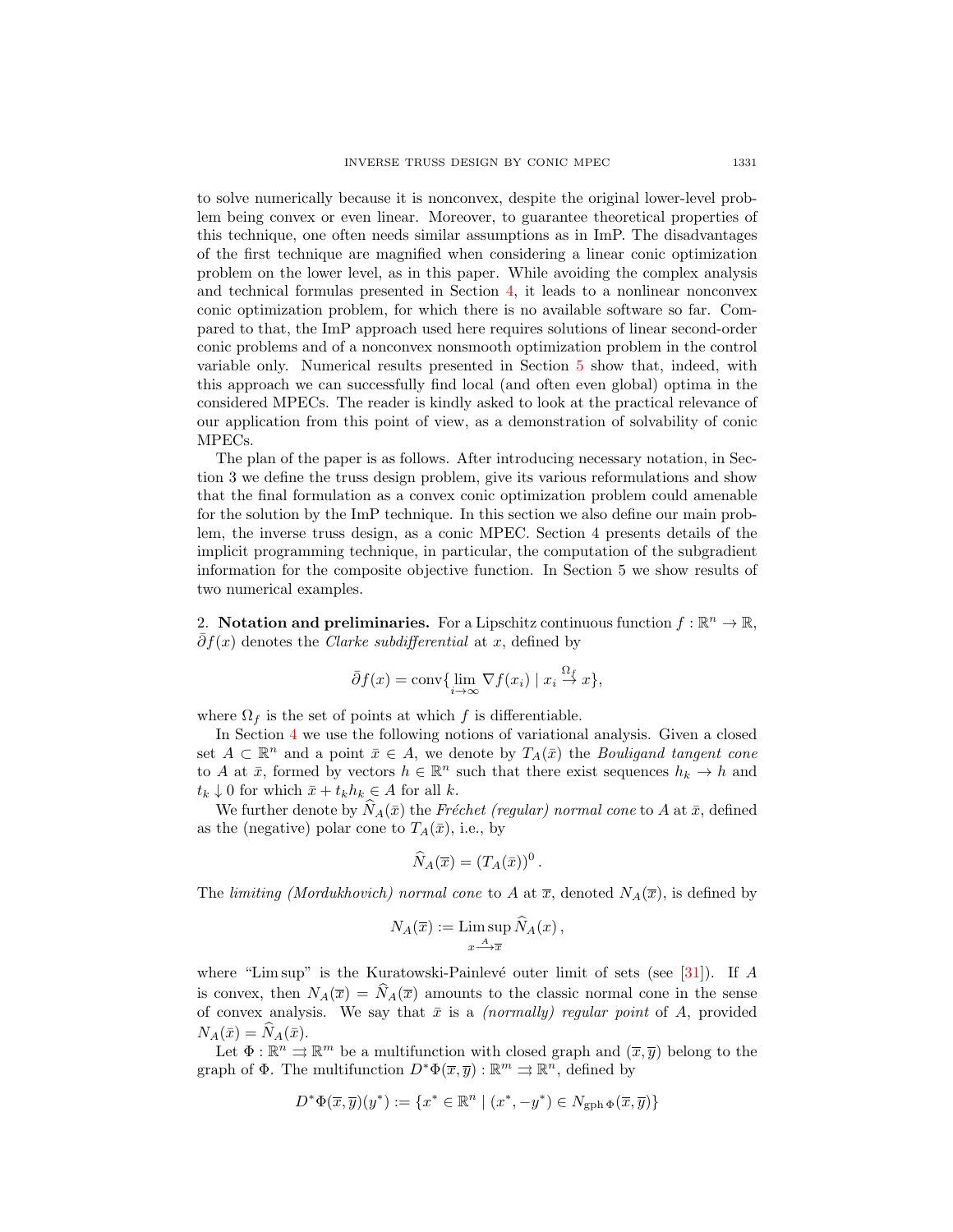is called *limiting (Mordukhovich)* coderivative of  $\Phi$  at  $(\overline{x}, \overline{y})$ . If  $\Phi$  happens to be single-valued, we simply write  $D^*\Phi(\overline{x})(\cdot)$ . If  $\Phi$  is continuously differentiable, then  $D^*\Phi(\overline{x})$  amounts to the adjoint Jacobian of  $\Phi$  at  $\overline{x}$ .

Let  $K \in \mathbb{R}^m$  be a closed convex cone with non-empty interior. For  $a \in \mathbb{R}^m$  we will use the notation  $a \succeq_K 0$  for  $a \in K$  and  $a \succ_K 0$  for  $a \in int(K)$ . Consider the following linear conic optimization problem with equality constraints:

<span id="page-3-0"></span>
$$
\min_{x \in \mathbb{R}^n} c^\top x
$$
\nsubject to\n
$$
Ax = b
$$
\n
$$
Cx - d \succeq_K 0,
$$
\n(1)

where  $c \in \mathbb{R}^n, A \in \mathbb{R}^{p \times n}, b \in \mathbb{R}^p, C \in \mathbb{R}^{m \times n}, d \in \mathbb{R}^m$ .

<span id="page-3-1"></span>Definition 2.1. We say that problem [\(1\)](#page-3-0) satisfies the Conic Mangasarian-Fromovitz constraint qualification  $(C-MFCQ)$  if A has linearly independent rows and there exists a vector  $\xi \in \mathbb{R}^n$  such that

$$
A\xi = b
$$
  

$$
C\xi - d \succ_{\kappa} 0.
$$

C-MFCQ is equivalent to the Robinson constraint qualification for a general optimization problem; see, e.g.,  $[5, 15]$  $[5, 15]$ . In the absence of equality constraints, it reduces to the Slater constraint qualification.

**Definition 2.2.** The cone  $L^n \in \mathbb{R}^n$  defined by

$$
L^n = \left\{ (x_1, \dots, x_{n-1}, x_n)^\top \middle| \sqrt{x_1^2 + \dots + x_{n-1}^2} \le x_n \right\}
$$

is called the n-dimensional Lorentz cone or the second-order cone.

Linear conic problems  $(1)$  with the K being the Lorentz cone are called secondorder conic programming problems (SOCP).

The rest of our notation is standard; in particular, gph  $f$  denotes the graph of a map f, Bd ( $\Omega$ ) is the boundary of a set  $\Omega$ , and  $\text{Proj}_{\mathcal{K}}(\cdot)$  denotes the metric projection onto a convex set  $\mathcal{K} \subset \mathbb{R}^n$ . Finally, for  $x \in \mathbb{R}$ ,  $x_+ := \max\{0, x\}.$ 

3. Optimum truss design. By truss we understand an assemblage of pin-jointed uniform straight bars in two or three spatial dimensions. The bars can only carry axial tension and compression when the truss is loaded at the joints. A truss is determined by positions of nodes and cross-section areas of bars, i.e., by vectors  $y \in \mathbb{R}^{\tilde{n}}$  and  $a \in \mathbb{R}^m$ . The bar lengths are denoted by  $\ell_i$ . The material properties of bars are characterized by their Young's moduli  $E_i$ . The response of the truss to the vector of nodal forces  $f \in \mathbb{R}^n$  is measured by the vector of nodal displacements  $u \in \mathbb{R}^n$ . Some of the nodes are assumed to be fixed, that is, some components of u are forced to be zero; the simplest way how to treat these components is to omit them and work with reduced vectors  $u \in \mathbb{R}^n$  and  $f \in \mathbb{R}^n$ ,  $n < \tilde{n}$ . We will always assume that the nodal coordinates y are fixed.

We now denote by

$$
q_i = \frac{E_i a_i}{\ell_i} r_i^{\top} u
$$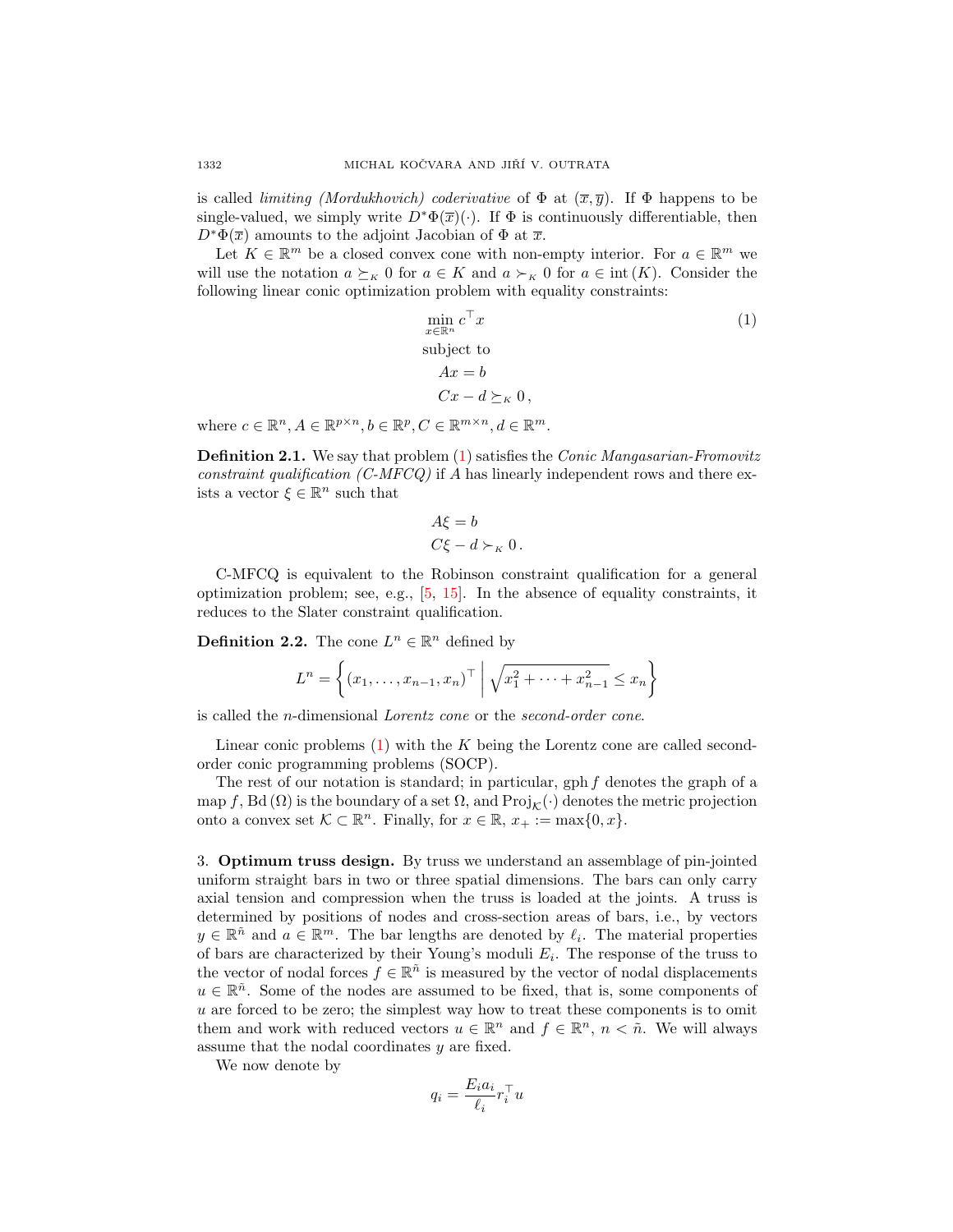the axial force in  $i$ -th bar and introduce bar stiffness matrices and assemble them in the global stiffness matrix of the truss

$$
K(a) = \sum_{i=1}^{m} a_i K_i = \sum_{i=1}^{m} a_i \frac{E_i}{\ell_i} r_i r_i^{\top}, \quad i = 1, \dots, m
$$

and introduce the equilibrium equation

$$
K(a)u = f.
$$
 (2)

Here  $r_i$  denotes the vectors of directional cosines of the *i*-th bar; see [\[1\]](#page-20-0). To simplify the notation, we define  $b_i = \sqrt{\frac{E_i}{\ell_i}} r_i$ , so that  $K(a) = \sum_{i=1}^{m}$  $\sum_{i=1} a_i b_i b_i^{\top}$ . Finally, we denote by  $\widehat{a} \in \mathbb{R}^m$  an upper bound for vector a and by V the maximum volume of all bars.

**Assumption 1.** The rows of the matrix composed column-wise from vectors  $b_i$ , *i.e.*, the  $n \times m$  matrix  $(b_1, b_2, \ldots, b_m)$ , are linearly independent.

**Assumption 2.** The maximum volume V must satisfy  $\frac{V}{m} < \hat{a}_i \ell_i$ ,  $i = 1, ..., m$ , and thus  $V < \sum_{i=1}^{m}$  $\sum_{i=1} \widehat{a}_i \ell_i$ 

It follows from Assumption 1 that  $K(1_m)$  is positive definite, where  $1_m \in \mathbb{R}^m$  is the vector of all ones. From the point of view of Mechanics, Assumption 1 excludes rigid body movements of the truss composed of bars of unit cross-sectional areas.

We first recall the standard truss topology design problem. The design variables are the bar areas  $a_i$  and we try to find such a design that the truss of limited volume is as stiff as possible, with respect to the given load  $f$ . This is formulated as the following standard nonlinear program (NLP), the so-called minimum compliance problem

$$
\min_{a,u} f^{\top} u
$$
\nsubject to\n
$$
\widehat{a}_i \ge a_i \ge 0, \quad i = 1, ..., m
$$
\n
$$
\sum_{i=1}^m \ell_i a_i \le V
$$
\n
$$
K(a)u = f.
$$
\n(3)

<span id="page-4-1"></span>**Lemma 3.1.** The optimal solution  $a^*$  of  $(3)$  is invariant with respect to the scaling of the load vector  $f$ , whereas the second component of the solution,  $u^*$ , is directly proportional to the scaling of f.

Proof. This follows directly from the KKT conditions of [\(3\)](#page-4-0).

<span id="page-4-0"></span> $\Box$ 

The next theorem shows that the seemingly straightforward optimization problem [\(3\)](#page-4-0) does not satisfy (standard) Mangasarian-Fromovitz constraint qualification (MFCQ).

**Theorem 3.2.** Let  $(\overline{a}, \overline{u})$  be feasible for problem [\(3\)](#page-4-0), and  $K(\overline{a})$  be singular and such that some of its rows and columns are zero. Then MFCQ is violated at  $(\overline{a}, \overline{u})$ .

Proof. MFCQ is equivalent to the fact that the Lagrangian multipliers associated with the constraints of the optimization problem are bounded  $[5]$ . We will show that the multipliers in problem [\(3\)](#page-4-0) may be unbounded.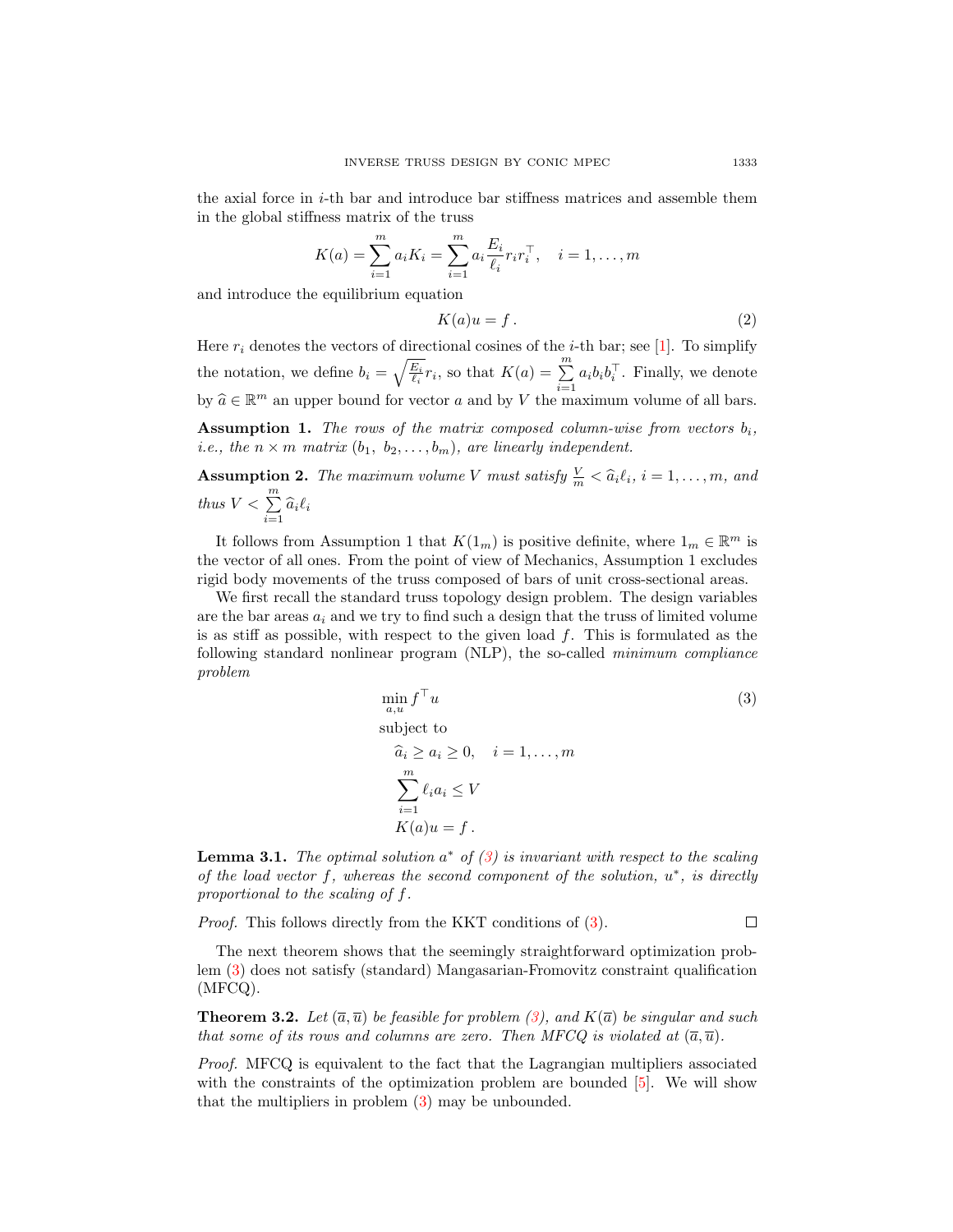We claim that MFCQ is violated when some components of  $a$  are equal to zero. Hence, without loss of generality, we will assume that  $\hat{a} = \infty$ , so that the first constraint reduces to  $a_i \geq 0$ . Let  $\overline{\mu} \in \mathbb{R}^n$ ,  $\overline{\nu} \in \mathbb{R}^m$ ,  $\overline{\lambda} \in \mathbb{R}$  be the Lagrangian multipliers associated with the constraints in  $(3)$ . The Lagrangian of  $(3)$  is then

$$
f^{\top} \overline{u} - \overline{\mu}^{\top} (K(\overline{a})\overline{u} - f) + \overline{\lambda} \left( \sum_{i=1}^{m} \ell_{i} \overline{a}_{i} - V \right) - \overline{\nu}^{\top} \overline{a}
$$

and the Karush-Kuhn-Tucker (KKT) conditions can be written as

$$
f - K(\overline{a})\overline{\mu} = 0
$$
  
\n
$$
\overline{\mu}^{\top} K_i \overline{u} - \ell_i \overline{\lambda} + \overline{\nu}_i = 0, \qquad i = 1, ..., m
$$
  
\n
$$
K(\overline{a})\overline{u} - f = 0
$$
  
\n
$$
\sum_{i=1}^{m} \ell_i \overline{a}_i \le V, \quad \overline{\lambda} \ge 0, \quad \left(\sum_{i=1}^{m} \ell_i \overline{a}_i - V\right) \overline{\lambda} = 0
$$
  
\n
$$
\overline{a}_i \ge 0, \quad \overline{\nu}_i \ge 0, \quad \overline{a}^{\top} \overline{\nu} = 0.
$$

The first condition shows that  $\bar{\mu}$  solves the equilibrium equation for optimal  $\bar{a}$ . However, we have assumed that  $K(\bar{a})$  is singular, in particular, that some of the rows and columns of  $K(\bar{a})$  are zero (see the example below the proof). That is, after a proper re-ordering, the stiffness matrix is of the form

$$
K(\overline{a}) = \begin{pmatrix} K_{1:n',1:n'} & 0_{n',n''} \\ 0_{n'',n'} & 0_{n'',n''} \end{pmatrix}
$$

with some  $0 < n', n'' < n$  such that  $n' + n'' = n$ . The last  $n''$  components of vector  $\overline{\mu}$  may be then arbitrary and thus unbounded.

Even unbounded, vector  $\overline{\mu}$  must still satisfy the second KKT condition for all bars  $i = 1, ..., m$ . Recall that  $K(\overline{a}) = \sum_{i=1}^{m} \overline{a}_i K_i$  and assume that the last  $n''$ components of vector  $\overline{\mu}$  are indeed unbounded. Then, for every  $i = 1, \ldots, m$ , either  $(K_i)_{n'+1:n,n'+1:n}$  is a zero matrix and then  $\overline{\mu}^{\top} K_i \overline{u}$  is finite, or  $(K_i)_{n'+1:n,n'+1:n}$  is not zero. In the latter case,  $\overline{\mu}^T K_i \overline{u}$  is unbounded; however, the corresponding  $\overline{a}_i$ must be then equal to zero (as  $(K(\overline{a}))_{n'+1:n,n'+1:n} = 0$  and the diagonal elements of  $K_i$  are nonnegative), the complementarity condition  $\overline{a}_i \overline{\nu}_i = 0$  is trivially satisfied and thus also  $\bar{\nu}_i$  can be (nonnegative) unbounded for the second KKT condition to hold (see Example [1\)](#page-5-0).  $\Box$ 

<span id="page-5-0"></span>**Example [1](#page-5-1).** Consider the truss shown in Figure 1 with  $V = 1$ . The element



<span id="page-5-1"></span>FIGURE 1. Two-bar truss.

stiffness matrices of the two bars and the right-hand side vector are

$$
K_1 = \begin{pmatrix} 1 & 0 \\ 0 & 0 \end{pmatrix}
$$
,  $K_2 = \frac{1}{4} \begin{pmatrix} 1 & -1 \\ -1 & 1 \end{pmatrix}$  and  $f = \begin{pmatrix} 1 \\ 0 \end{pmatrix}$ .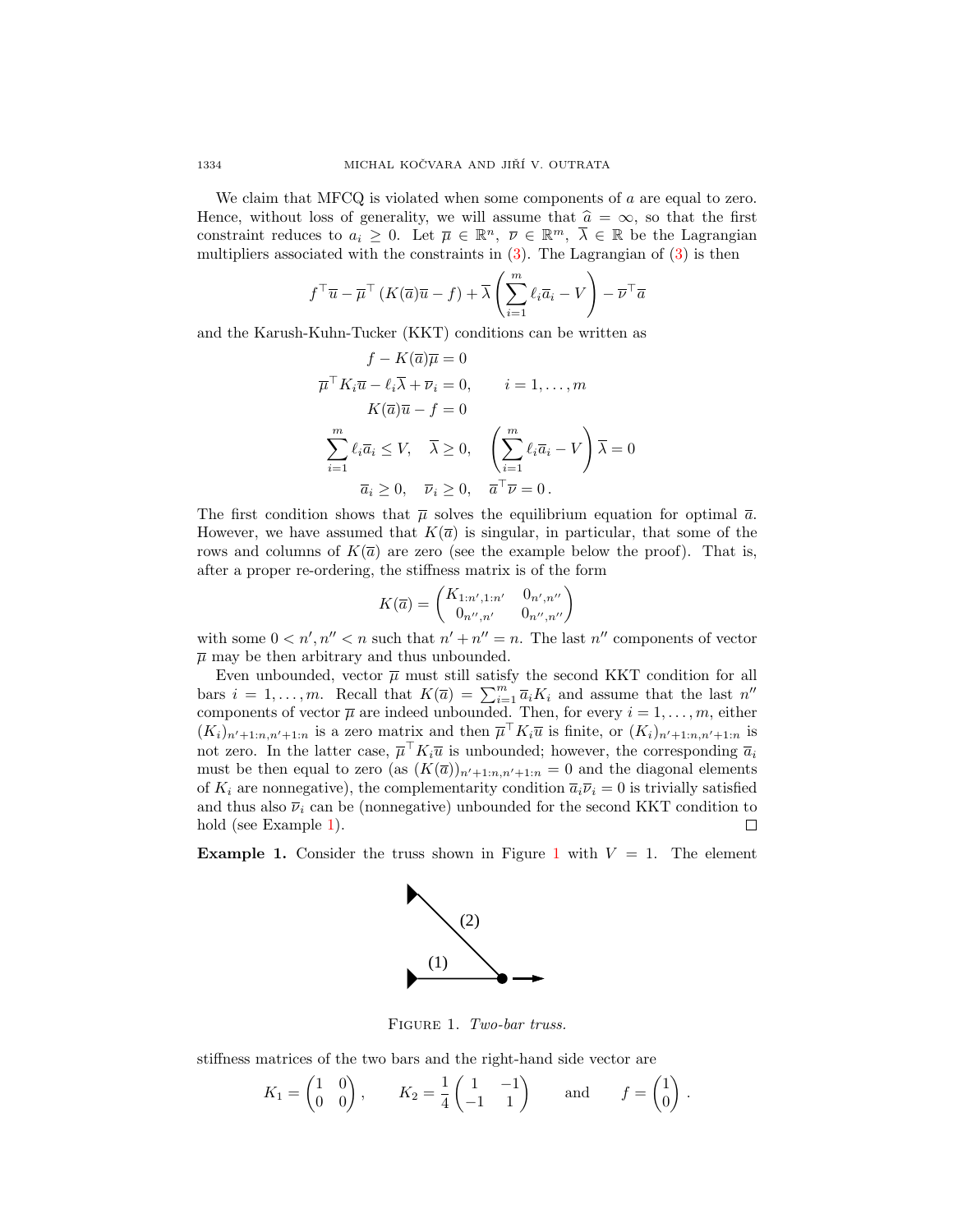Consider the point

$$
a = \begin{pmatrix} 1 \\ 0 \end{pmatrix}, \qquad u = \begin{pmatrix} 1 \\ u_2 \end{pmatrix}
$$

with some (fixed)  $u_2 \in \mathbb{R}$ . The global stiffness matrix is then

$$
K(a) = \begin{pmatrix} 1 & 0 \\ 0 & 0 \end{pmatrix}
$$

and the equilibrium equation is satisfied by any  $\mu$  of the form  $\mu = (1, \mu_2)^\top, \mu_2 \in \mathbb{R}$ . The second KKT condition reads then as

$$
\mu^{\top} K_1 u - \lambda = 0
$$

$$
\mu^{\top} K_2 u - \lambda + \nu_2 = 0.
$$

Clearly,  $\lambda = 1$ . Now, the latter equation reduces to

$$
\frac{1}{4}(1 - u_2 - \mu_2 + u_2\mu_2) - 1 + \nu_2 = 0.
$$

Without loss of generality, we may assume that  $u_2 < 0$  (this component is arbitrary). The equation then remains valid when  $\nu_2$  and  $\mu_2$  go both to plus infinity with the same rate.  $\triangle$ 

3.1. Dual problem (QCQP and QP formulations). We now introduce a reformulation of [\(3\)](#page-4-0) that has a great impact on the numerical solution of truss design problems. It is the following quadratically constrained quadratic program (QCQP):

<span id="page-6-0"></span>
$$
\min_{u \in \mathbb{R}^n, \alpha \in \mathbb{R}, \rho \in \mathbb{R}^m} \alpha V - f^{\top} u + \sum_{i=1}^m \hat{a}_i \rho_i
$$
\nsubject to

\n
$$
\frac{1}{2} u^{\top} K_i u \leq \alpha \ell_i + \rho_i, \quad i = 1, \dots, m
$$
\n
$$
\rho \geq 0.
$$
\n(4)

Then next theorem is a compilation of several theorems from [\[1\]](#page-20-0).

**Theorem 3.3** ([\[1\]](#page-20-0)). The NLP and QCQP problems [\(3\)](#page-4-0) and [\(4\)](#page-6-0) are equivalent in the following sense:

(i) If one problem has a solution, then also the other problem has a solution and

$$
\min(3) = \min(4).
$$

- (ii) Let  $(u^*, \alpha^*, \rho^*)$  be a solution to [\(4\)](#page-6-0). Let further  $\tau^*$  be the vector of Lagrangian multipliers for the inequality constraints associated with this solution. Then  $(u^*, \tau^*)$  is a solution of  $(3)$ .
- (iii) Let  $(u^*, a^*)$  be a solution of [\(3\)](#page-4-0). Let further  $r^*$  be the Lagrangian multipliers associated with the upper bounds on a, respectively, and let  $\alpha^*$  be the multiplier for the volume constraint. Then  $(u^*, \alpha^*, r^*)$  is a solution of  $(4)$ .

The QCQP problem [\(4\)](#page-6-0) can further be rewritten as a standard (linearly constrained) quadratic programming problem. We will use the fact that  $\alpha$  is always nonnegative. This follows from the quadratic constraints in [\(4\)](#page-6-0) and the fact that, by Assumption 2,  $\rho_i = 0$  for at least one *i*.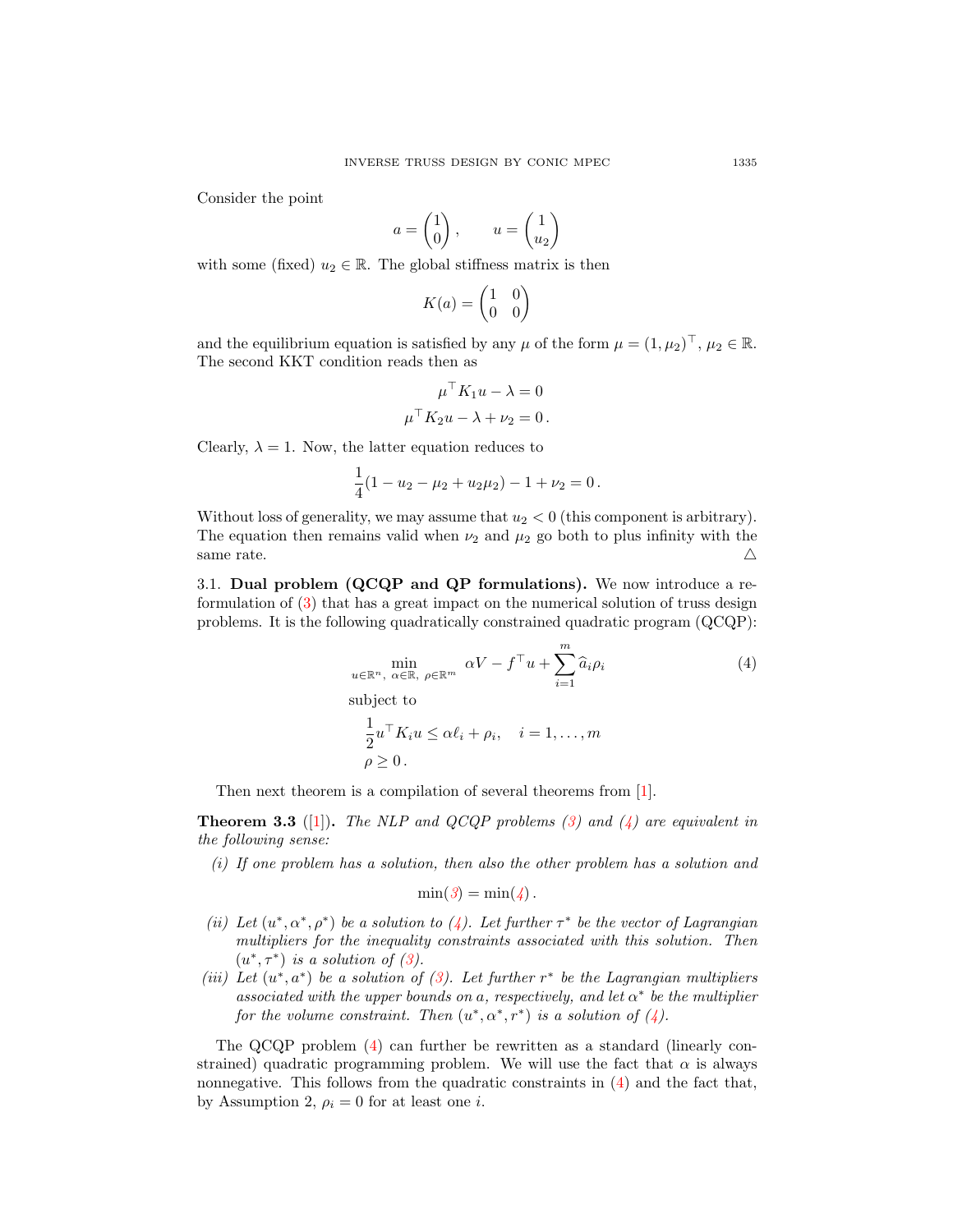<span id="page-7-1"></span>**Theorem 3.4.** The QCQP problem  $\langle 4 \rangle$  is equivalent to the quadratic program

<span id="page-7-0"></span>
$$
\min_{u \in \mathbb{R}^n, \mu \in \mathbb{R}, s \in \mathbb{R}^m} (s^\top, \mu) C (s^\top, \mu)^\top - f^\top u
$$
\n(5)

\nsubject to

\n
$$
\frac{1}{\sqrt{2\ell_i}} b_i^\top u \leq \mu + s_i, \quad i = 1, \dots, m
$$
\n
$$
-\frac{1}{\sqrt{2\ell_i}} b_i^\top u \leq \mu + s_i, \quad i = 1, \dots, m
$$
\n
$$
s \geq 0
$$
\n
$$
\mu \geq 0,
$$

where

$$
C = \begin{pmatrix} \hat{a}_1 \ell_1 & & & & \hat{a}_1 \ell_1 \\ & \ddots & & & \vdots \\ & & \hat{a}_m \ell_m & \hat{a}_m \ell_m \\ \hat{a}_1 \ell_1 & \cdots & \hat{a}_m \ell_m & V \end{pmatrix}.
$$

*Proof.* We first apply transformation of variables  $\alpha, \rho$  in [\(4\)](#page-6-0) to new variables  $\mu \in$  $\mathbb{R}, s \in \mathbb{R}^m$ ,

$$
\alpha = \mu^2, \qquad \rho_i = \ell_i (2\mu s_i + s_i^2),
$$

to get a problem

$$
\min_{u \in \mathbb{R}^n, \mu \in \mathbb{R}, \ s \in \mathbb{R}^m} \mu^2 V - f^\top u + \sum_{i=1}^m \hat{a}_i \ell_i (2\mu s_i + s_i^2)
$$
\nsubject to\n
$$
\frac{1}{2} \frac{1}{\ell_i} u^\top K_i u \leq (\mu + s_i)^2, \quad i = 1, \dots, m
$$
\n
$$
s \geq 0
$$
\n
$$
\mu \geq 0.
$$

Now recalling that  $K_i = b_i b_i^{\top}$ , we immediately get [\(5\)](#page-7-0).

 $\Box$ 

**Remark 1.** Matrix  $C$  in Theorem [3.4](#page-7-1) may be indefinite, in general. Indeed, if V is not big enough, relative to  $\hat{a}_i \ell_i$ , it may have one negative eigenvalue and m<br>non-negative energy Oply when  $V \ge \sum_{i=1}^m \hat{a}_i \ell_i$  (and this is not a typical esses and non-negative ones. Only when  $V \ge \sum_{i=1}^{m} \hat{a}_i \ell_i$  (and this is not a typical case and contradicts  $\Lambda$  cumption 2).  $C$  will become positive comidefinite, according to the contradicts Assumption 2), C will become positive semidefinite, according to the Gershgorin theorem  $[14]$ . It was shown in  $[1]$  that problem  $(5)$  is convex nonetheless, as  $C$  is positive semidefinite on the feasible set of  $(5)$ . However, the consequence is that [\(5\)](#page-7-0) cannot be readily solved by available software for convex quadratic programming, such as Gurobi [\[11\]](#page-20-5).

3.2. Primal SOCP formulation. We recall a simple but useful lemma that shows the relation between convex quadratic constraints and second-order conic constraints. The proof follows from direct evaluation of the expression on the right-hand side.

<span id="page-7-2"></span>**Lemma 3.5.** Let  $x \in \mathbb{R}^n$ ,  $t \in \mathbb{R}$  and  $s \in \mathbb{R}$ ,  $s > 0$ . Then

$$
\frac{x^{\top}x}{s} \le t \quad \Longleftrightarrow \quad \left\| \left( \frac{x}{\frac{t-s}{2}} \right) \right\|_2 \le \frac{t+s}{2}.
$$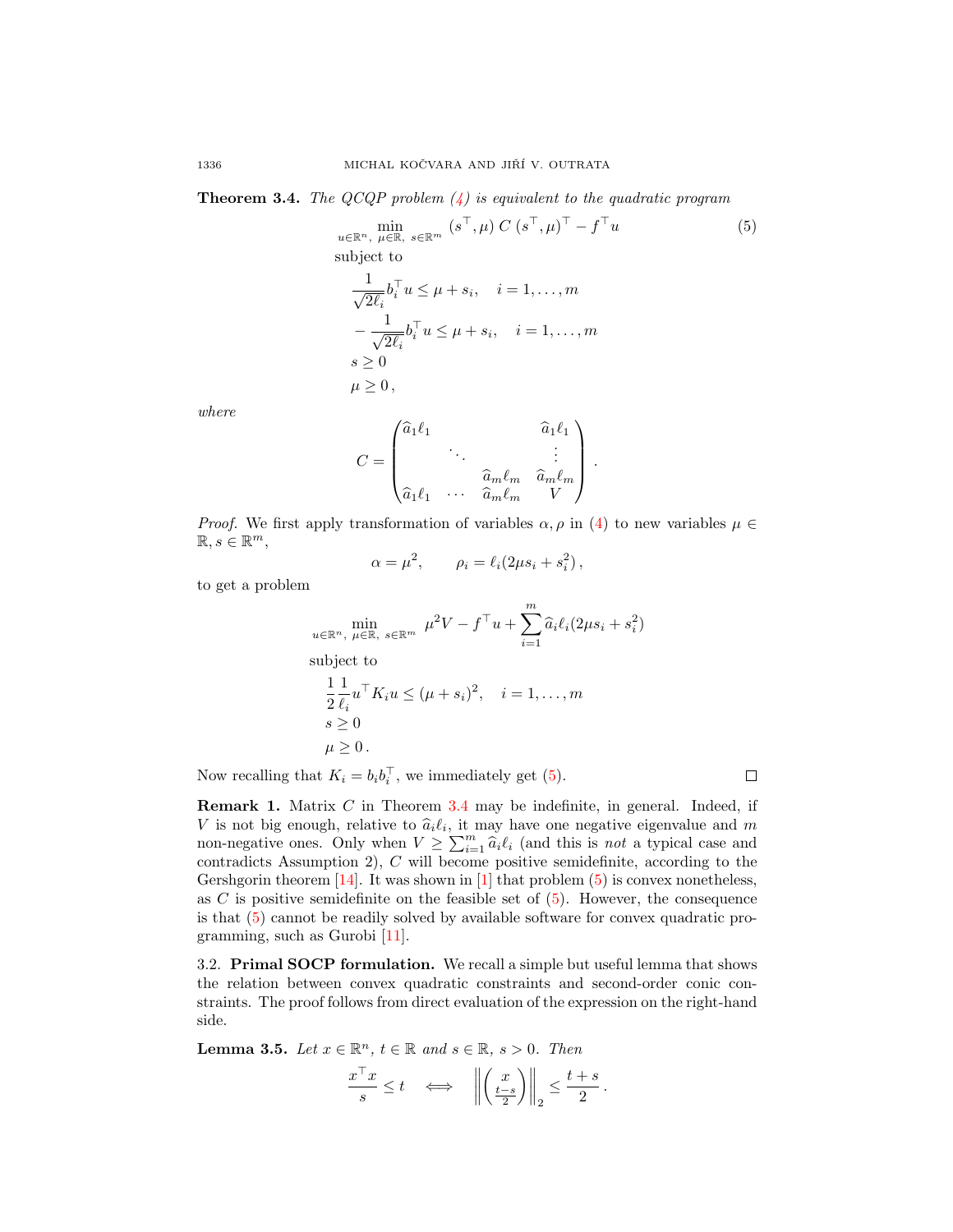Using this lemma, QCQP [\(4\)](#page-6-0) can be immediately re-written as an SOCP problem

<span id="page-8-0"></span>
$$
\min_{u \in \mathbb{R}^n, \alpha \in \mathbb{R}, \rho \in \mathbb{R}^m} \alpha V - f^\top u + \sum_{i=1}^m \hat{a}_i \rho_i
$$
\nsubject to

\n
$$
\left\| \left( \frac{\sqrt{2}}{2} b_i^\top u \right) \right\|_2 \leq \frac{\alpha \ell_i + \rho_i + 1}{2}, \quad i = 1, \dots, m
$$
\n
$$
\rho \geq 0.
$$
\n
$$
(6)
$$

3.3. Dual SOCP formulation. The primal SOCP formulation [\(6\)](#page-8-0) does not include the variable a, the cross-section areas. This will be desirable in the next section, so we have to work with its dual.

<span id="page-8-2"></span>**Proposition 3.6.** The dual problem to  $(6)$  can be written as

$$
\min_{a \in \mathbb{R}^m, \ \tau \in \mathbb{R}^m, \ q \in \mathbb{R}^m} \frac{1}{2} \sum_{i=1}^m \tau_i
$$
\nsubject to

\n
$$
\sum_{i=1}^m a_i \ell_i = V
$$
\n(7)

<span id="page-8-1"></span>
$$
\sum_{i=1}^{m} q_i b_i = f
$$
\n
$$
\left\| \begin{pmatrix} \sqrt{2}q_i \\ \frac{2a_i - \tau_i}{2} \end{pmatrix} \right\|_2 \le \frac{2a_i + \tau_i}{2}, \quad i = 1, \dots, m
$$
\n
$$
0 \le a_i \le \widehat{a}_i, \quad i = 1, \dots, m
$$

where a are the bar areas, q the bar axial forces and the objective function is equal to the compliance.

*Proof.* Let  $\mu_i, \nu_i$  be Lagrangian multipliers to the conic constraints, where  $\mu_i =$  $(\mu_{i,1}, \mu_{i,2}) \in \mathbb{R}^2$  and  $\nu_i \in \mathbb{R}, i = 1, \ldots, m$ . Further, let  $\kappa \in \mathbb{R}^m$  be the multiplier to the bound constraint on  $\rho$ . The Lagrangian dual to [\(6\)](#page-8-0) reads as

$$
\max_{\mu \in \mathbb{R}^{m \times 2}, \ \nu \in \mathbb{R}^m, \ \kappa \in \mathbb{R}^m} \frac{1}{2} \sum_{i=1}^m \mu_{i,2} - \nu_i
$$
subject to

$$
\frac{1}{2} \sum_{i=1}^{m} (\mu_{i,2} + \nu_i)\ell_i = V
$$
\n
$$
\sum_{i=1}^{m} \mu_{i,1} \frac{\sqrt{2}}{2} b_i = f
$$
\n
$$
\|\mu_i\|_2 \le \nu_i, \quad i = 1, ..., m
$$
\n
$$
\frac{1}{2} \mu_{i,2} + \frac{1}{2} \nu_i + \kappa_i = \widehat{a}_i, \quad i = 1, ..., m
$$
\n
$$
\kappa_i \ge 0, \quad i = 1, ..., m.
$$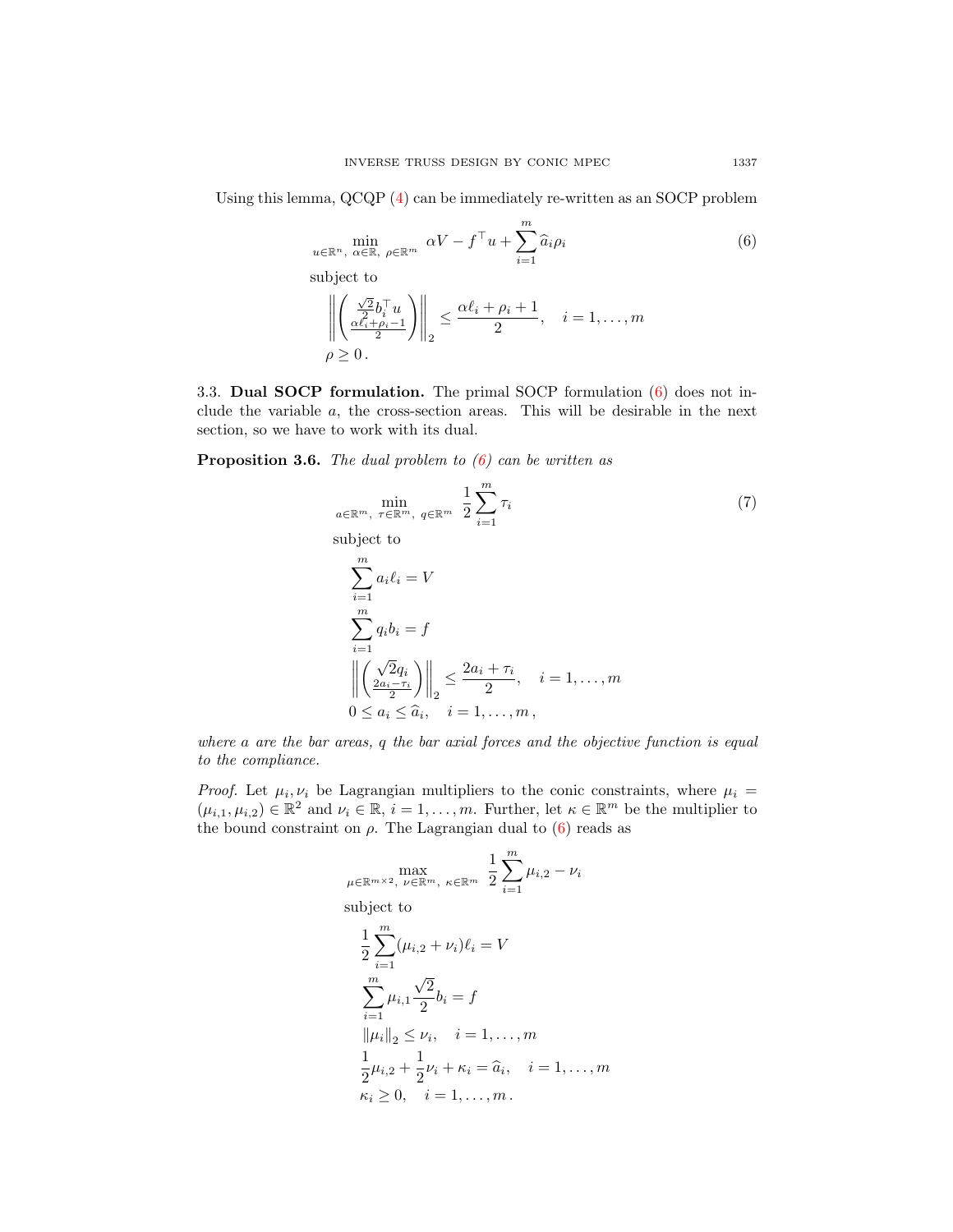Setting  $q_i = \frac{\sqrt{2}}{2} \mu_{i,1}$ ,  $a_i = \frac{1}{2} (\mu_{i,2} + \nu_i)$  and  $\tau = \nu_i - \mu_{i,2}$ , we first see that  $a_i \leq \hat{a}_i$  (from the last two constraints), and that  $a_i \geq 0$  (as  $|\mu_{i,2}| \leq \nu_i$  from the conic constraint). Consequently, we get [\(7\)](#page-8-1). П

An important property of the above reformulation is stated in the next proposition.

Proposition 3.7. The dual SOCP problem [\(7\)](#page-8-1) satisfies C-MFCQ from Definition [2.1.](#page-3-1)

Proof. By Assumption 1, the gradients of the equality constraints are linearly independent. We need to find a point  $(a, \tau, q)$  feasible with respect to the equality constraints and strictly feasible with respect to the conic inequalities. (The standard inequalities  $a_i \geq 0$  and  $\hat{a}_i - a_i \geq 0$ ,  $i = 1, ..., m$ , can of course be viewed as conic inequalities with the cone  $\mathbb{R}^m_+$ .)

Choose

$$
\tilde{a}_i = \frac{V}{m\ell_i}, \quad i = 1, \dots, m.
$$

Then  $\sum_{i=1}^{m} \tilde{a}_i \ell_i = V$  and, by Assumption 2,  $0 < \tilde{a}_i < \hat{a}_i, i = 1, ..., m$ . By Assumption 1, the matrix  $K(\check{a})$  with  $\check{a}_i = \tilde{a}_i \ell_i^{-\frac{1}{2}}$  is positive definite, so that we can define a (finite) unique vector

$$
\tilde{u} = (K(\check{a}))^{-1} f
$$

and the corresponding axial forces

$$
\tilde{q}_i = \frac{E_i}{\ell_i} \tilde{a}_i b_i^\top \tilde{u}, \quad i = 1, \dots, m.
$$

By Lemma [3.5,](#page-7-2) the conic inequalities can be written as

$$
\frac{a_i}{\ell_i} u^\top K_i u \leq \tau_i, \quad i = 1, \dots, m \, .
$$

For  $\tilde{a}$  and  $\tilde{u}$  the left-hand side is always finite, so that we can find  $\tilde{\tau}_i$ ,  $i = 1, \ldots, m$ , such that

$$
\frac{\tilde{a}_i}{\ell_i} \tilde{u}^\top K_i \tilde{u} < \tilde{\tau}_i, \quad i = 1, \dots, m \, .
$$

The triple  $(\tilde{a}, \tilde{\tau}, \tilde{q})$  is the vector satisfying Definition [2.1.](#page-3-1)

3.4. Uniqueness of solution to SOCP [\(7\)](#page-8-1). It is well known that the optimal solution of problem  $(7)$ , in particular, the design vector a may be non-unique. This is demonstrated in Figure [2:](#page-10-0) it shows a  $3 \times 3$  truss with all nodes connected by potential bars. Both trusses presented in this figure and all their convex combinations are optimal solutions of problem [\(7\)](#page-8-1) (this can easily be confirmed numerically). We have to emphasize, however, that this is a very rare situation requiring a special combination of the nodal positions and the load vector. Indeed, in the above example, a minor change in either the nodal positions or the force direction would result in unique solution  $a^*$  of  $(7)$ .

In the MPEC problem  $(8)$  below we want to identify some  $a^*$ , an optimal solution of [\(7\)](#page-8-1) for a given  $f^*$ . Let  $S(\cdot): \mathbb{R}^n \to \mathbb{R}^{3m}$  be the *solution map* assigning a load vector f the (unique) optimal solution  $(a, \tau, q)$  of [\(7\)](#page-8-1). Denote by  $S_a$  a "restriction" of this map satisfying

$$
gph S_a = \{(f, a) | \exists \tau, q : (f, a, \tau, q) \in gph S\}.
$$

 $\Box$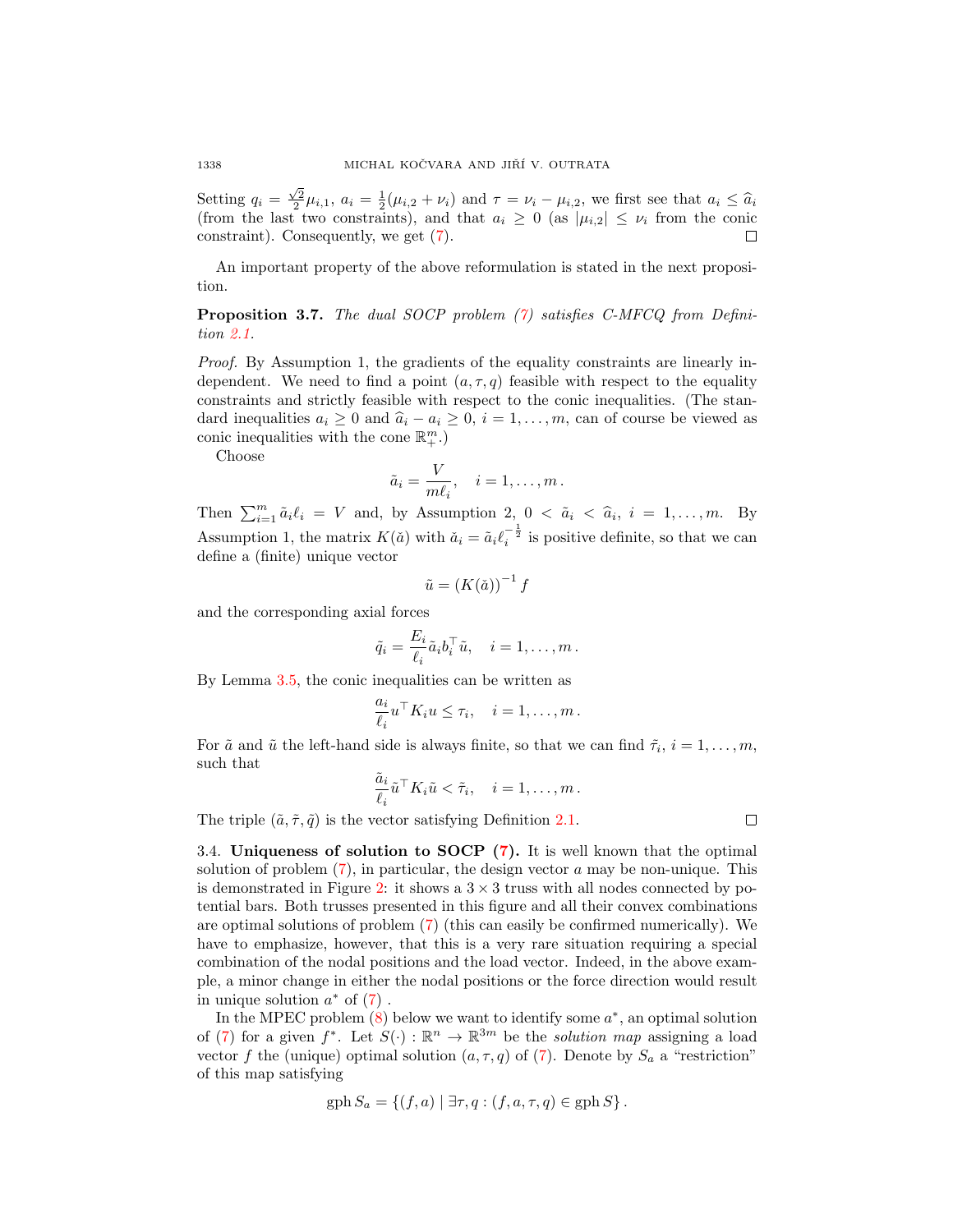

<span id="page-10-0"></span>FIGURE 2. Two solutions of the  $3 \times 3$  truss design problem with all nodes connected.

In the following, we will assume that the truss nodal positions and load vector  $f^*$  are chosen in such a way that  $S_a$  has a Lipschitzian single-valued localization around  $(f^*, a^*)$ , see [\[9,](#page-20-6) p.4]. In our case this means, by virtue of the convex valuedness of  $S_a$ , that  $S_a(f^*) = a^*$  and there is a neighborhood U of  $f^*$  such that  $S_a$  is single-valued and Lipschitz continuous on  $U$ . It is readily seen from the proof of Proposition [3.6](#page-8-2) and the definition of the axial force  $q$  that the single-valuedness and the Lipschitz continuity of  $S_a$  over  $\mathcal U$  amounts, in fact, the single-valuedness and Lipschitz continuity of S over  $\mathcal U$ . This may be ensured, e.g., via the property of nondegeneracy introduced in the next section and the appropriate strong secondorder sufficient condition, see [\[6,](#page-20-7) Thm. 5].

3.5. MPEC for inverse truss design. Assume that we solved, in the past, the dual SOCP formulation  $(7)$  of the truss design problem for some load vector  $f^*$ . We are now facing the question of solving the inverse problem: given an optimal design  $a^* \in \mathbb{R}^m$ , we want to find a load vector  $f \in \mathbb{R}^n$  such that  $a^*$  is a solution of [\(7\)](#page-8-1) for this  $f \in \mathbb{R}^n$ . As mentioned in the Introduction, this may be useful, for instance, for existing constructions, when we want to determine the loading (positions and magnitudes of forces) under which the structure performs best.

As usual in such problems, we will try to find a vector  $a \in \mathbb{R}^m$  that minimizes the 2-norm of the difference between  $a$  and  $a^*$ . The problem can be formulated as follows:

$$
\min_{f \in \mathbb{R}^n, a \in \mathbb{R}^m} (a - a^*)^\top (a - a^*)
$$
\nsubject to

\n
$$
(8)
$$

<span id="page-10-1"></span>a solves  $(7)$  with load vector f

$$
f\in\mathcal{F}\,,
$$

where  $\mathcal{F} \subset \mathbb{R}^n$  is a feasible set for f. Problem [\(8\)](#page-10-1) is a conic MPEC, as defined in the Introduction. As also mentioned there, one of the established techniques for the solution of MPECs is the so-called implicit programming technique (see [\[22,](#page-21-1) [28\]](#page-21-2)).

The idea of the ImP approach is to replace problem [\(8\)](#page-10-1) by the following nonsmooth optimization problem, referred to as ImP-MPEC:

$$
\min_{f \in \mathbb{R}^n} (S_a(f) - a^*)^\top (S_a(f) - a^*)
$$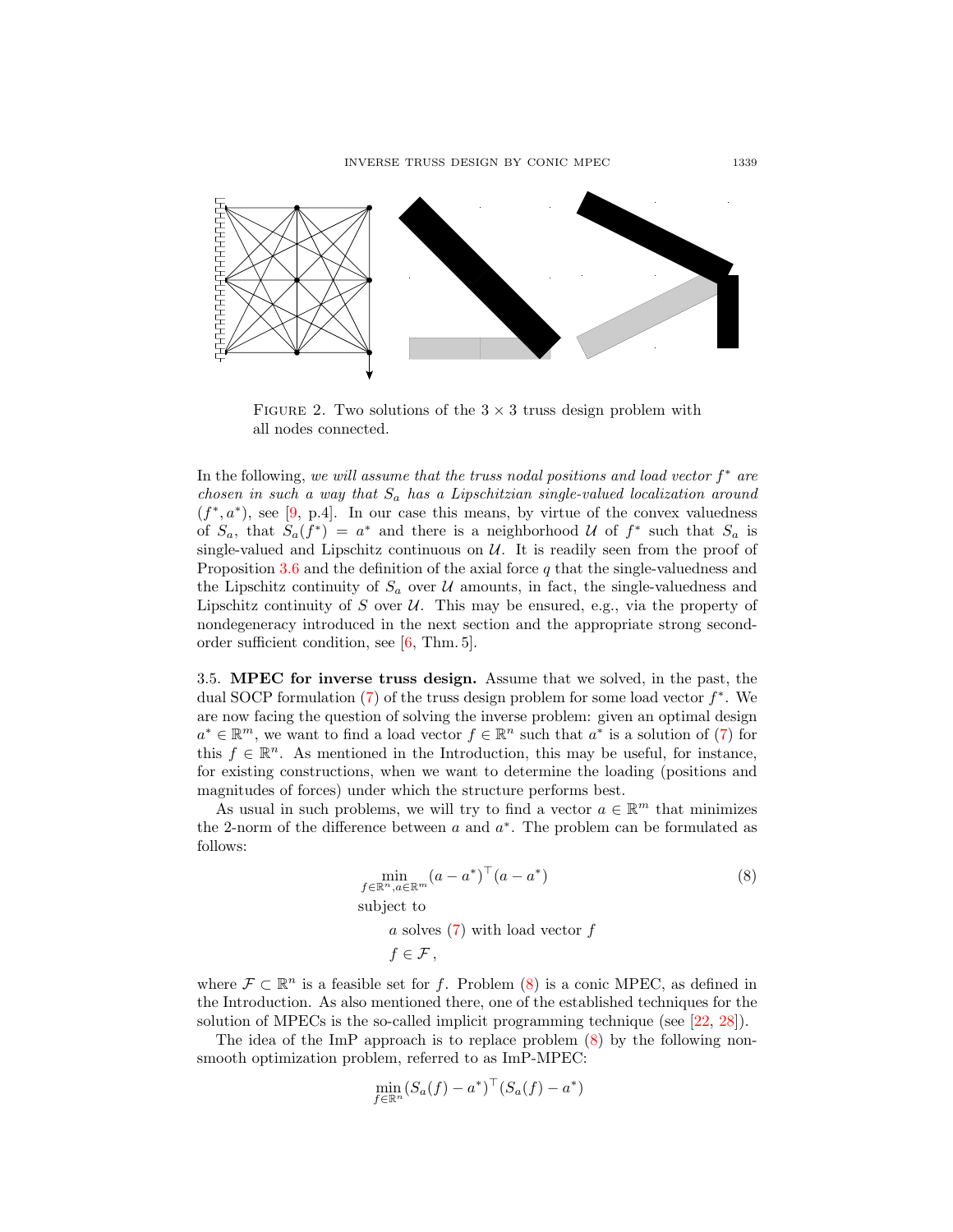### subject to  $(9)$

<span id="page-11-1"></span>
$$
f\in\mathcal{F}.
$$

The new problem [\(9\)](#page-11-1) can now be solved by algorithms and software of nonsmooth optimization. In particular, the ImP technique is known to couple well, e.g., with the bundle algorithm described in [\[7\]](#page-20-8). This algorithm requires at each iteration, i.e., for any choice of  $f \in \mathcal{F}$ , the knowledge of the objective function value of [\(9\)](#page-11-1) and of one arbitrary element of its Clarke subdifferential. While the objective function value is immediately available, the computation of an element of the subdifferential is highly nontrivial and, in case of conic MPEC, has not been conducted in the literature yet. The next section is devoted to this issue.

<span id="page-11-0"></span>4. Computation of subgradients of the composite objective. Assume that f belongs to a neighborhood of  $f^*$  on which  $S: f \mapsto (a, \tau, q)$  generated by the dual SOCP problem [\(7\)](#page-8-1) is single-valued and Lipschitz continuous, as discussed in the previous section. In the computation of the "subgradient" information needed for the minimization of the respective composite objective function via the used bundle method, we take advantage of the generalized differential calculus of B. Mordukhovich and employ the chain rule [\[23,](#page-21-3) Thm. 1.110]. It follows that for an arbitrary continuously differentiable function  $\varphi$  of argument a and for a fixed quadruple  $(\overline{f}, \overline{a}, \overline{\tau}, \overline{q}) \in \text{gph } S$  one has the inclusion

<span id="page-11-2"></span>
$$
\overline{\partial}(\varphi \circ S)(\overline{f}) \supset D^*S(\overline{f}, \overline{a}, \overline{\tau}, \overline{q})(\nabla \varphi(\overline{a}), 0, 0), \qquad (10)
$$

whenever S is single-valued and Lipschitzian around  $\overline{f}$ .

So any element from the right-hand side of  $(10)$  provides a workable subgradient information at the considered point. Unfortunately, the currently available tools of variational analysis do not enable us to compute such an element at all points of gph S. In this section we will explain the used technique and discuss the properties of the resulting information which will be supplied to the bundle algorithm as a desired Clarke subgradient of the composite objective function in ImP-MPEC [\(9\)](#page-11-1). To this purpose, we replace SOCP [\(7\)](#page-8-1) by a slightly more general convex conic program which will allow us to simplify both the notation and the final formulas.

This conic program, dependent on parameter  $f \in \mathbb{R}^n$ , attains the form

<span id="page-11-3"></span>
$$
\min_{y} h(y)
$$
  
subject to  

$$
g(f, y) = 0
$$

$$
b(y) \in \mathcal{K}
$$

$$
y \in \Omega,
$$

where  $y \in \mathbb{R}^{\circ}$  stands for the triple  $(a, \tau, q)$ ,  $g : \mathbb{R}^n \times \mathbb{R}^{\circ} \to \mathbb{R}^r$  is affine linear and models the map in the equality constraints in [\(7\)](#page-8-1),  $\Omega \in \mathbb{R}^{\circ}$  is a closed convex set replacing the bound constraints on a and the constraint  $b(y) \in \mathcal{K}$  generalizes the conic constraints in [\(7\)](#page-8-1). We will assume that  $h : \mathbb{R}^o \to \mathbb{R}$  is convex and continuously differentiable,  $\mathcal{K} \subset \mathbb{R}^p$  is a closed cone with vertex at 0 and non-empty interior and  $b: \mathbb{R}^o \to \mathbb{R}^p$  is twice continuously differentiable and K-convex [\[5,](#page-20-2) Def. 2.103]. These assumptions are satisfied by the dual SOCP problem [\(7\)](#page-8-1) and imply, in particular, that [\(11\)](#page-11-3) is a convex program. Let  $\Gamma$  be the constraint multifunction in (11) defined by

<span id="page-11-4"></span>
$$
\Gamma(f) = \{ y \mid \Psi(f, y) \in D \}, \qquad (12)
$$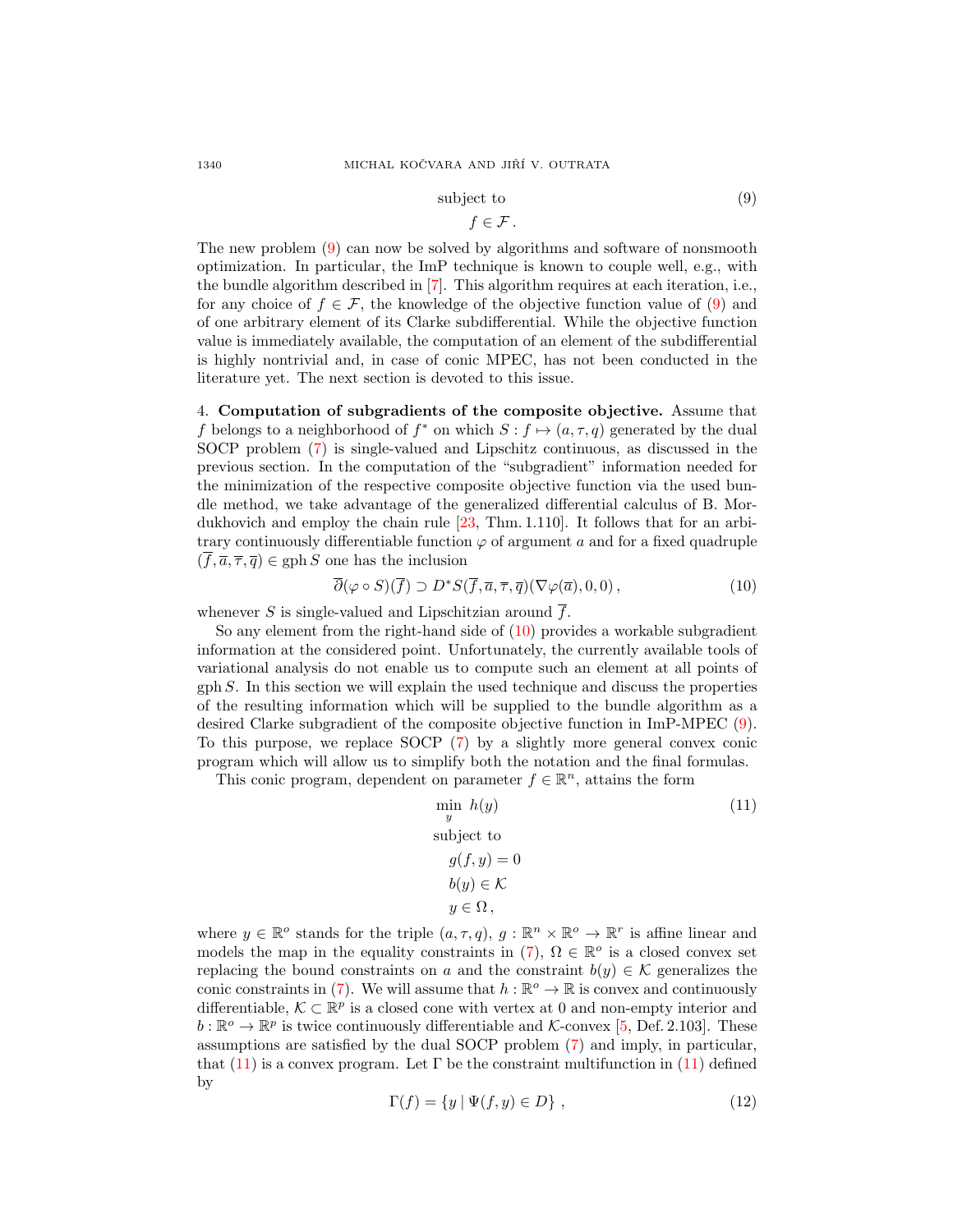where

$$
\Psi(f, y) = \begin{bmatrix} g(f, y) \\ b(y) \\ y \end{bmatrix} \quad \text{and} \quad D = \begin{bmatrix} \{0\} \\ \mathcal{K} \\ \Omega \end{bmatrix}.
$$

Further, let  $\Sigma : \mathbb{R}^n \rightrightarrows \mathbb{R}^o$  be the "solution map" of [\(11\)](#page-11-3) which assigns each f the corresponding set of minimizers y. Clearly, by virtue of the assumed convexity, for  $f = \overline{f}$ ,  $\overline{y}$  is a solution of [\(11\)](#page-11-3) if and only if it is a solution to the GE

$$
0\in \nabla h(y)+N_{\Gamma(\overline{f})}(y)\,,
$$

and, with  $Q(f, y) := N_{\Gamma(f)}(y)$ , one has

$$
\text{gph}\,\Sigma = \left\{ (f, y) \in \mathbb{R}^n \times \mathbb{R}^o \middle| \begin{bmatrix} f \\ y \\ -\nabla h(y) \end{bmatrix} \in \text{gph}\,Q \right\}.
$$

Define now the associated *perturbation mapping*  $M : \mathbb{R}^{n+2o} \to \mathbb{R}^{n+o}$  via

<span id="page-12-3"></span>
$$
M(p) := \left\{ (f, y) \middle| \begin{bmatrix} f \\ y \\ -\nabla h(y) \end{bmatrix} - p \in \text{gph } Q \right\}.
$$
 (13)

According to [\[12,](#page-20-9) Thm. 4.1] one has that

<span id="page-12-1"></span>
$$
N_{\text{gph}\,\Sigma}(\overline{f},\overline{y}) \subset \left\{ (a,d+\nabla^2 h(\overline{y})c) \mid (a,d) \in D^*Q(\overline{f},\overline{y},-\nabla h(\overline{y}))(c) \right\} \,,\tag{14}
$$

whenever M has the calmness property at  $(0, \overline{f}, \overline{y})$ ; see [\[31,](#page-21-9) p. 399]. This property is fulfilled under the "standard" 2nd-order qualification condition

<span id="page-12-0"></span>
$$
\left\{\n\begin{aligned}\nd + \nabla^2 h(\overline{y})c &= 0 \\
(0, d) &\in D^* Q(\overline{f}, \overline{y}, -\nabla h(\overline{y}))(c)\n\end{aligned}\n\right\}\n\implies d = 0, \ c = 0,\n\tag{15}
$$

whichensures even the stronger Aubin property of M around  $(0, \overline{f}, \overline{y})$  ([\[31,](#page-21-9) Def.9.36]).

In most applications of the ImP technique to various MPECs, the coderivative  $D^*Q(\bar{f}, \bar{y}, -\nabla h(\bar{y}))$  can be computed and condition [\(15\)](#page-12-0) can be verified. Even then, however, the subgradient information based on the right-hand side in  $(14)$  need not be always correct because it is an upper estimate of  $N_{\text{gph}} \Sigma(\overline{f}, \overline{y})$ . In our case, the situation is even more complicated because, under the imposed C-MFCQ, we dispose only with an upper approximation of  $D^*Q(\bar{f}, \bar{y}, -\nabla h(\bar{y}))$  derived in [\[25,](#page-21-4) Thm. 4.3]. Notice that this upper approximation requires the fulfillment of an additional calmness assumption and knowledge of all Lagrange multipliers associated with the constraint system  $(12)$ . Fortunately, recent results in  $[10]$  indicate that certain conic programs fulfill generically the so-called nondegeneracy condition and under this condition  $D^*Q(\bar{f}, \bar{y}, -\nabla h(\bar{y}))$  can be computed exactly. (More precisely, in [\[10\]](#page-20-10) this has been proved for nonlinear semidefinite programming (SDP) problems and thus, as every SOCP problem can be formulated as an SDP problem, also for our dual SOCP [\(7\)](#page-8-1).)

To introduce the nondegeneracy in the case of problem [\(11\)](#page-11-3), notice first that C-MFCQ at  $(\overline{f}, \overline{y})$  for this problem amounts to the implication

<span id="page-12-2"></span>
$$
0 \in (\nabla_y g(\overline{f}, \overline{y}))^\top \lambda + (\nabla b(\overline{y}))^\top \mu + N_\Omega(\overline{y})
$$
  
 
$$
g(\overline{f}, \overline{y}) = 0, \ \mu \in N_\mathcal{K}(b(\overline{y})) \qquad \Rightarrow \qquad \lambda = 0, \ \mu = 0. \tag{16}
$$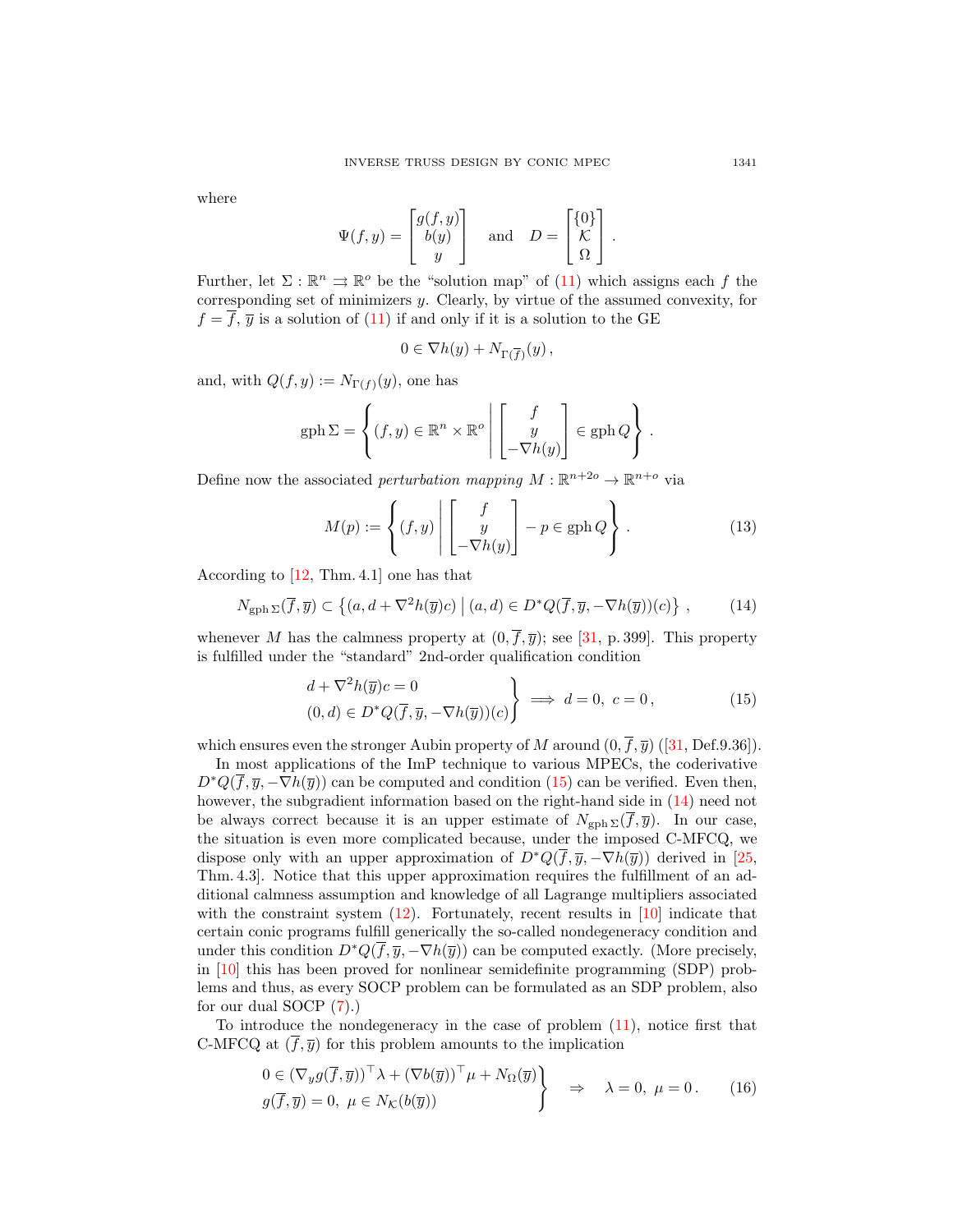This follows from [\[5,](#page-20-2) Prop. 2.89] because both these conditions are equivalent with the metric regularity of the canonically perturbed conic constraint system

<span id="page-13-0"></span>
$$
\Psi(\overline{f}, y) \in D \tag{17}
$$

around  $(\bar{y}, 0)$ . Following [\[5,](#page-20-2) Def. 4.70] and [\[29,](#page-21-10) p. 804], we may now say that  $\bar{y}$  is a nondegenerate point of  $(17)$ , provided  $(16)$  is strengthened to the form

<span id="page-13-4"></span>
$$
0 \in (\nabla_y g(\overline{f}, \overline{y}))^\top \lambda + (\nabla b(\overline{y}))^\top \mu + \operatorname{span} N_\Omega(\overline{y})
$$
  
 
$$
g(\overline{f}, \overline{y}) = 0, \ \mu \in \operatorname{span} N_\mathcal{K}(b(\overline{y})) \qquad \Rightarrow \qquad \lambda = 0, \ \mu = 0. \tag{18}
$$

It is easy to prove that if  $\bar{y}$  is a nondegenerate point of [\(17\)](#page-13-0), then there are unique Lagrange multipliers  $\overline{\lambda} \in \mathbb{R}^r$ ,  $\overline{\mu} \in N_{\mathcal{K}}(b(\overline{y}))$  and  $\overline{\nu} \in N_{\Omega}(\overline{y})$ , satisfying the KKT conditions

<span id="page-13-1"></span>
$$
\nabla_y \mathcal{L}(\overline{f}, \overline{y}, \overline{\lambda}, \overline{\mu}, \overline{\nu}) = 0
$$
  
 
$$
g(\overline{f}, \overline{y}) = 0,
$$
 (19)

where  $\mathcal{L}(f, u, \lambda, \mu, \nu) := \nabla h(y) + \nabla_y g(f, y)^\top \lambda + \nabla b(y)^\top \mu + \nu$  is the Lagrangian associated with problem [\(11\)](#page-11-3).

We may now invoke the recent results in [\[24,](#page-21-11) [26\]](#page-21-12) and arrive at the following statement.

<span id="page-13-2"></span>**Theorem 4.1.** Let  $\overline{y}$  be a nondegenerate point of [\(17\)](#page-13-0) and  $\overline{\lambda} \in \mathbb{R}^r$ ,  $\overline{\mu} \in N_{\mathcal{K}}(b(\overline{y}))$ and  $\overline{\nu} \in N_{\Omega}(\overline{y})$  be the unique Lagrange multipliers satisfying [\(19\)](#page-13-1). Then one has

$$
D^*Q(\overline{f}, \overline{y}, -\nabla h(\overline{y}))(v) = \left\{ (a, w) \in \mathbb{R}^n \times \mathbb{R}^o \mid a = (\nabla_f g(\overline{f}, \overline{y}))^\top d, w \in \nabla^2_{yy}\langle g, \overline{\lambda}\rangle(\overline{f}, \overline{y})v + \nabla^2\langle b, \overline{\mu}\rangle(\overline{y})v + (\nabla_y g(\overline{f}, \overline{y}))^\top d + (\nabla b(\overline{y}))^\top D^*N_{\mathcal{K}}(b(\overline{y}), \overline{\mu})(\nabla b(\overline{y})v) + D^*N_{\Omega}(\overline{y}, \overline{\nu})(v) with some vectors  $d \in \mathbb{R}^r$ ,  $v \in \text{ker } \nabla_y g(\overline{f}, \overline{y}) \right\}.$  (20)
$$

*Proof.* The proof follows essentially from [\[26,](#page-21-12) Thm. 3.1], where this type of a secondorder chain rule has been derived under surjectivity of  $\nabla_{\theta} \Psi(\overline{f}, \overline{y})$ . The replacement of this requirement by the nondegeneracy has been conducted in [\[24,](#page-21-11) Prop. 5.1]. The restriction  $v \in \ker \nabla_y g(\overline{f}, \overline{y})$  comes from the fact that

$$
D^*N_{\{0\}}(g(\overline{f},\overline{y}),\overline{\lambda})\left(\nabla_y g(\overline{f},\overline{y})v\right) = \begin{cases} \mathbb{R}^r \text{ provided } \nabla_y g(\overline{f},\overline{y})v = 0\\ \emptyset \text{ otherwise,} \end{cases}
$$

so that we have no restrictions on d, but have to require that  $v \in \ker \nabla_y g(\overline{f}, \overline{y})$ .

Vector a amounts to the single term  $(\nabla_f g(\overline{f}, \overline{y}))^{\top} d$  because  $\nabla_y g(\overline{f}, \overline{y})$  does not depend on  $\overline{f}$ .  $\Box$ 

Under the assumptions of Theorem [4.1](#page-13-2) we thus immediately obtain that the right-hand side of [\(14\)](#page-12-1) amounts to

<span id="page-13-3"></span>
$$
\left\{ (\xi,\eta) \in \mathbb{R}^n \times \mathbb{R}^o \, \Big| \, \xi = (\nabla_f g(\overline{f},\overline{y}))^\top d, \ \eta \in \nabla_y \mathcal{L}(\overline{y},\overline{\lambda},\overline{\mu},\overline{\nu})^\top v + (\nabla_y g(\overline{f},\overline{y}))^\top d + (\nabla b(\overline{y}))^\top D^* N_{\mathcal{K}}(b(\overline{y}),\overline{\mu})(\nabla b(\overline{y})v) + D^* N_{\Omega}(\overline{y},\overline{\nu})(v) \quad (21) with some vectors  $d \in \mathbb{R}^r$ ,  $v \in \ker \nabla_y g(\overline{f},\overline{y}) \right\}.$
$$

It now follows from the definition of the coderivative that  $D^* \Sigma(\overline{f}, \overline{y})(y^*)$  can be approximated by the set of vectors  $\xi$  such that  $(\xi, -y^*)$  belongs to the set [\(21\)](#page-13-3). This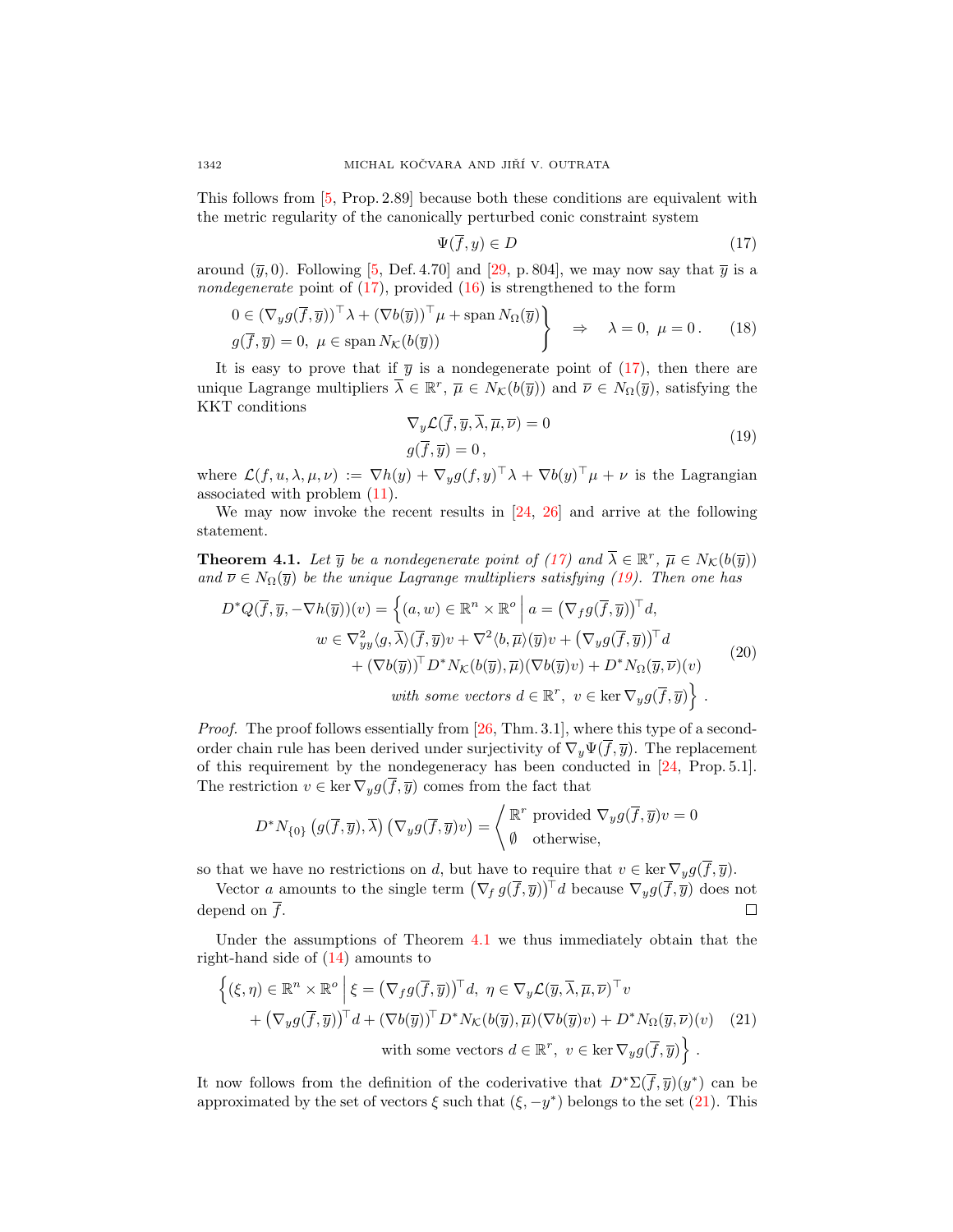type of approximation has been used in numerous applications of the ImP technique to MPECs with complicated variational systems on the lower level [\[3,](#page-20-11) [4,](#page-20-12) [18\]](#page-21-13).

So, given a vector  $\eta \in \mathbb{R}^o$ , let us define the "adjoint system" in variables  $d \in \mathbb{R}^r$ ,  $v \in \mathbb{R}^p$ :

<span id="page-14-0"></span>
$$
\eta \in \nabla_y \mathcal{L}(\overline{y}, \overline{\lambda}, \overline{\mu}, \overline{\nu})^\top v + (\nabla_y g(\overline{f}, \overline{y}))^\top d + (\nabla b(\overline{y}))^\top D^* N_{\mathcal{K}}(b(\overline{y}), \overline{\mu})(\nabla b(\overline{y})v) + D^* N_{\Omega}(\overline{y}, \overline{\nu})(v) v \in \ker \nabla_y g(\overline{f}, \overline{y}).
$$
\n(22)

On the basis of [\(21\)](#page-13-3) we propose the following three-step procedure for the computation of a point that will be supplied as an element from  $\overline{\partial}(h \circ \Sigma)(\overline{f}).$ 

## Algorithm 1.

- (i) Solve [\(11\)](#page-11-3) with  $f = \overline{f}$  to obtain  $\overline{y}$  and associated multipliers  $\overline{\lambda}, \overline{\mu}, \overline{\nu}$ .
- (ii) Solve [\(22\)](#page-14-0) with these data and  $\eta = -\nabla h(\overline{y})$  to obtain a solution  $(\overline{d}, \overline{v}) \in$  $\mathbb{R}^r \times \mathbb{R}^p$ .
- (iii) Put

<span id="page-14-1"></span>
$$
\xi = \left(\nabla_f g(\overline{f}, \overline{y})\right)^{\top} \overline{d} \,. \tag{23}
$$

Next we observe that the vector  $\xi$  from [\(23\)](#page-14-1) belongs to  $D^* \Sigma(\overline{f}, \overline{y})(\nabla h(\overline{y}))$ , provided

- (a) M (defined in [\(13\)](#page-12-3)) is calm at  $(0, \overline{f}, \overline{y})$ ;
- (b)  $\bar{y}$  is a nondegenerate point of [\(17\)](#page-13-0);
- (c) the points  $(b(\overline{y}), \overline{\mu})$  and  $(\overline{y}, \overline{\nu})$  are regular points of the sets gph  $N_K$  and gph  $N_\Omega$ , respectively.

Indeed, following [\[31,](#page-21-9) Thm.6.14] and [\[23,](#page-21-3) Thm.4.1], it can be shown that  $\widehat{N}_{\text{gph}} \Sigma$  $(\bar{f}, \bar{y})$  contains the set [\(21\)](#page-13-3), provided the limiting coderivatives  $D^*N_{\mathcal{K}}(b(\bar{y}), \bar{\mu})$  and  $D^*N_{\Omega}(\bar{y},\bar{\nu})$  are replaced by their regular counterparts. This fact, together with inclusion  $(14)$  produces a chain of inclusions which, under condition  $(c)$ , become equalities. The nature of conditions  $(a)$ – $(c)$  indicates that in the course of the iteration process we meet almost always points where our methods leads to a correct subgradient. This behaviour has been observed also in the case of the MPEC problem [\(8\)](#page-10-1). Further notice that the algorithm of the used nonsmooth code BTNCLC is sufficiently robust so that it can cope with occasionally incorrect subgradients. Concerning  $(a)$ ,  $(b)$ , one could attempt to verify implications  $(15)$  and  $(18)$  at the considered points. This would, however, be extremely time-consuming and definitely not practicable during the iteration process. It is substantially easier to verify the stationarity of the obtained results on the basis of a suitable stationarity concept. Finally notice that in many of our numerical examples presented in the next section, BTNCLC converged to points giving optimal objective values smaller than  $10^{-7}$ . Due to the nature of problem, without any further verification we may conclude that these points are (approximations of) global minima.

We conclude this section with a specification of the above procedure to our MPEC problem [\(8\)](#page-10-1). With respect to the structure of  $\mathcal{K} = \prod_{i=1}^{m} L^3$ , it is convenient to put

$$
y = (y_1, y_2, ..., y_m) \in \mathbb{R}^{3m}
$$
 with  $y_i = (a_i, \tau_i, q_i) \in \mathbb{R}^3$ ,  $i = 1, ..., m$ .

Also vector  $b(y)$ , multipliers  $\mu, \nu$ , adjoint variable v and vector  $\mathcal L$  have the same structure, where  $v = (v_1, v_2, \dots, v_m) \in \mathbb{R}^{3m}$  with  $v_i = (v_i^1, v_i^2, v_i^3)$ ,

$$
\mathcal{L}(y,\lambda,\mu,\nu)=(\mathcal{L}_1(y_1,\lambda,\mu_1,\nu_1),\ldots,\mathcal{L}_m(y_m,\lambda,\mu_m,\nu_m))
$$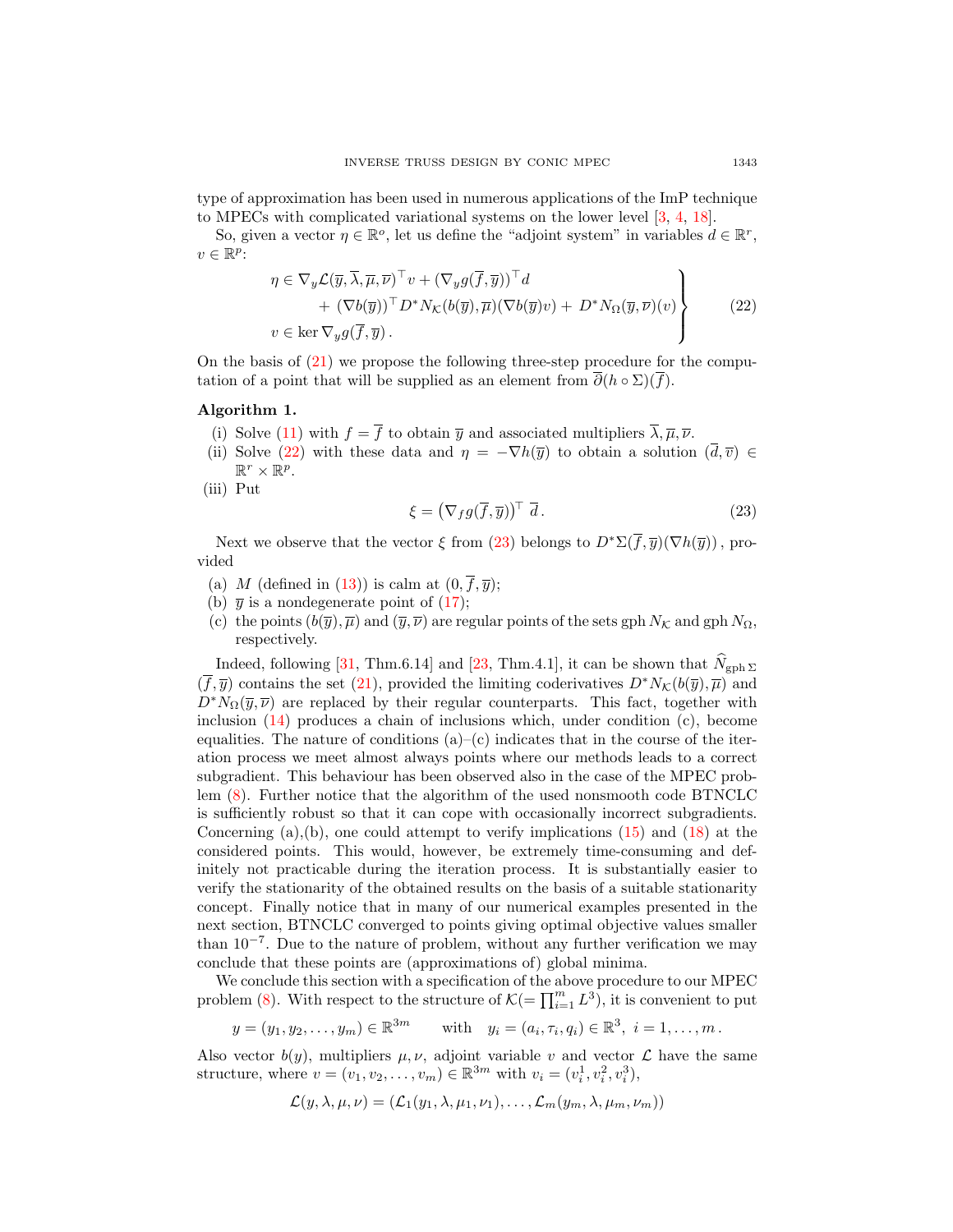with

and

$$
\mathcal{L}_i(y_i, \lambda, \mu_i, \nu_i) = \begin{bmatrix} 0 \\ \frac{1}{2} \\ 0 \end{bmatrix} + B_i^{\top} \lambda + A^{\top} \mu_i + \begin{bmatrix} \nu_i \\ 0 \\ 0 \end{bmatrix}, \qquad i = 1, \dots, m,
$$

$$
A = \begin{bmatrix} 0 & 0 & \sqrt{2} \\ 1 & -\frac{1}{2} & 0 \\ 1 & \frac{1}{2} & 0 \end{bmatrix}, \quad B_i = \begin{bmatrix} \ell_i & 0 & 0 \\ 0 & 0 & b_i \end{bmatrix},
$$

i.e.,  $B_i \in \mathbb{R}^{(1+n)\times 3}$ . Finally, let  $\lambda = (\lambda^1, \lambda^2) \in \mathbb{R} \times \mathbb{R}^n$ , where  $\lambda_1$  and  $\lambda_2$  are related to the first and the second equality in the dual SOCP problem [\(7\)](#page-8-1), respectively. Putting everything together, we arrive at a system of linear equations in  $7m +$  $n + 1$  variables  $\alpha = (\alpha_1^1, \alpha_1^2, \alpha_1^3, \dots, \alpha_m^1, \alpha_m^2, \alpha_m^3) \in \mathbb{R}^{3m}, d \in \mathbb{R}^{1+n}, \gamma \in \mathbb{R}^m$ ,  $v = (v_1^1, v_1^2, v_1^3, \dots, v_m^1, v_m^2, v_m^3) \in \mathbb{R}^{3m}$ 

<span id="page-15-1"></span>
$$
\begin{bmatrix} 0 \\ 0 \\ 0 \end{bmatrix} = \begin{bmatrix} a_i - a_i^* \\ 0 \\ 0 \end{bmatrix} + B_i^\top \begin{bmatrix} d_1 \\ d_2 \end{bmatrix} + A^\top \begin{bmatrix} \alpha_i^1 \\ \alpha_i^2 \\ \alpha_i^3 \end{bmatrix} + \begin{bmatrix} \gamma_i \\ 0 \\ 0 \end{bmatrix} \quad \text{for } i = 1, \dots, m \quad (24)
$$

<span id="page-15-4"></span>
$$
\sum_{i=1}^{m} B_i v_i = 0
$$
\n(25)

together with the relations

<span id="page-15-3"></span>
$$
\alpha_i \in D^* N_{L^3}(A \overline{y}_i, \overline{\mu}_i)(Av_i) \qquad \text{for } i = 1, \dots, m \tag{26}
$$

<span id="page-15-2"></span>
$$
\gamma_i \in D^* N_{[0,\widehat{a}_i]}(\overline{a}_i, \overline{\nu}_i)(v_i^1) \qquad \text{for } i = 1,\dots, m. \tag{27}
$$

System  $(24)$ – $(27)$  represents a specific form of adjoint system  $(22)$ . By a suitable choice of selections from the coderivative mappings  $D^*N_{L^3}(A\overline{y}_i,\overline{\mu}_i)$  and  $D^*N_{[0,\widehat{a}_i]}$ <br>  $(\overline{z}, \overline{\mu})$  are obtain a servere linear system in  $(z, d, \mu, \mu)$  as a [10, pp. 128, 129]  $(\overline{a}_i, \overline{\nu}_i)$ , we obtain a square linear system in  $(\alpha, d, \gamma, v)$ ; see [\[19,](#page-21-8) pp. 138–139].

The limiting coderivatives of  $N_{L^3}$  and  $N_{[0,\hat{a}_i]}$  are well-known (see, e.g., [\[30,](#page-21-5) [8\]](#page-20-13) and the Appendix) and so the choice of suitable vectors  $\alpha_i, \gamma_i$  (dependent on the position of considered points in the graph of  $N_{L^3}$  and  $N_{[0,\widehat{a}_i]}$ , respectively) does not make any difficulties. In step (iii) of Algorithm 1 we then put  $\xi = -\overline{d}_2$ , where  $(\overline{\alpha}, \overline{d}, \overline{\gamma}, \overline{v})$  is a solution of system  $(24)$ – $(27)$ .

Finally notice that under assumptions  $(a)$ – $(c)$  stated above, the system  $(24)$ – $(27)$ possesses a solution. This follows from the fact that the set of all vectors  $-d_2$  arising in the solutions of  $(24)$ – $(27)$  amounts under  $(a)$ – $(c)$  to the limiting (Mordukhovich) subdifferential of  $\varphi \circ S$  at  $\overline{f}$ , where  $\varphi$  is the objective in the ImP-MPEC problem [\(9\)](#page-11-1). Since  $\varphi \circ S$  is Lipschitz around  $\overline{f}$ , the claim is implied by the non-emptiness of this subdifferential, see [\[23,](#page-21-3) p. 86].

<span id="page-15-0"></span>5. Numerical experiments. In this section we present results of numerical examples which, on the one hand, demonstrate the correctness of our formulas and, on the other hand, the difficulties connected with this problem.

Intentionally, we do not specify realistic physical properties, like material elastic modulus E or density  $\rho$ . In all examples, they are assumed to be equal to one. This can be done without any loss of generality or applicability due to the linear dependence of the volume, compliance, and stiffness matrices on  $a, E$  and  $\rho$ . Switching from our default values to realistic physical values (say,  $E = 2.1 \cdot 10^{11}$ Pa and  $\rho = 7.8 \cdot 10^3 \text{ kg/m}^3$  is a matter of a simple linear scaling of our results. Further, when we speak of an  $i \times j$  truss, we have in mind a regular equidistant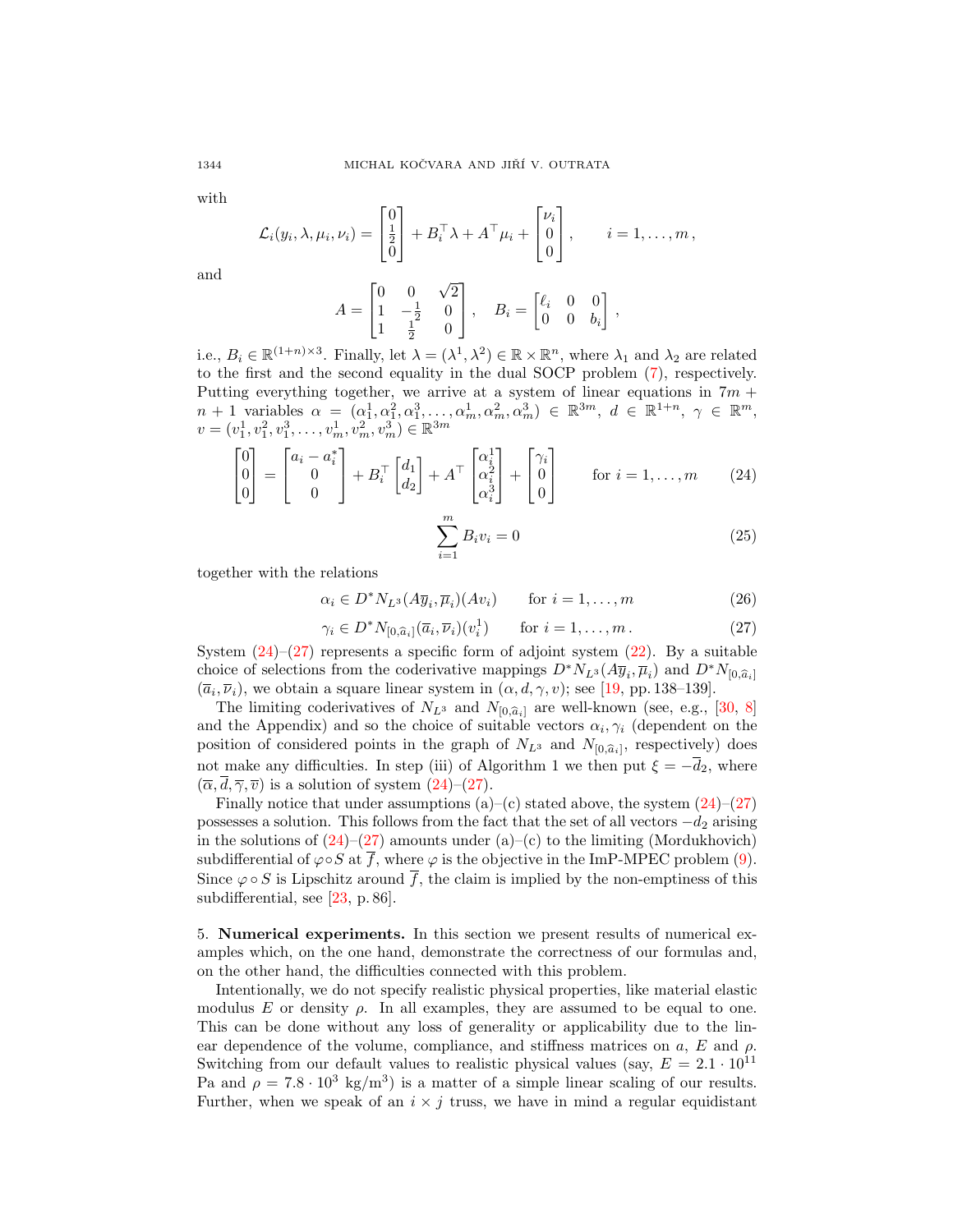grid of i times j nodes, i in the horizontal direction and j in the vertical direction. Thus the dimensions of the nodal grid are  $(i-1)(j-1)$ .

The truss topology software together with formulas for the subgradients were implemented in MATLAB. The SOCP problems [\(7\)](#page-8-1) were defined using YALMIP [\[21\]](#page-21-14) and solved by the conic solver MOSEK [\[27\]](#page-21-15). The nonsmooth optimization problem [\(9\)](#page-11-1) was solved by the Bundle-Trust code BTNCLC [\[33\]](#page-21-16) for nonsmooth nonconvex optimization with linear constraints. Stopping criterion for BTNCLC was set to  $\varepsilon = 10^{-4}$ .

The examples were solved on a notebook with Intel Core i7 CPU M620 2.67GHz running 64-bit Windows 7.

In all examples, we have first solved the dual SOCP problem [\(7\)](#page-8-1) with a given load vector  $f^*$  to get an optimal design  $a^*$ . Then, by solving MPEC  $(8)$ , we tried to reconstruct this design, starting with a random load vector. We did not apply any constraints on f, i.e., we set  $\mathcal{F} = \mathbb{R}^n$  in the ImP-MPEC [\(9\)](#page-11-1). Notice that, using Lemma [3.1,](#page-4-1) the optimal solution a of the NLP problem  $(3)$  (and thus SOCP  $(7)$ ) is invariant to the scaling of the load vector  $f$ . This means that problem  $(8)$ , without any additional constraints on  $f$ , has always infinitely many optimal solutions giving the same value of the objective function.

The ImP-MPEC optimization problem [\(9\)](#page-11-1) is nonconvex, hence BTNCLC may converge to a local minimum or just to a stationary point. The solution obtained (whether local or global) and the iteration process depends significantly on the initial iteration. We have adopted three strategies for choosing the initial point  $f_{\text{ini}}$ :

- INI1: random vector of sum one;
- INI2: random vector of zero sum with norm  $0.1||f^*||$  added to the original load  $f^*$ ;
- INI3: random vector of sum one applied only at nodes with nonzero components of the original load  $f^*$ ; here we assume that we know the loaded nodes but not the actual load vector.

Comparison with a derivative-free method. Is the complicated computation of the subgradient information (and the theory behind) really necessary? After all, with  $\mathcal{F} = \mathbb{R}^n$  the implicit programming problem [\(9\)](#page-11-1) is a nonsmooth unconstrained optimization problem. We may thus try to solve it by an appropriate derivativefree optimization (DFO) method. In this the examples below, we thus present also results obtained by a DFO algorithm and compare them with the BTNCLC results. Our DFO method of choice was the universal Nelder-Mead "simplex" algorithm and its implementation by Higham [\[13\]](#page-20-14), available in File Exchange by Mathworks as nmsmax.m. We have used the default settings of nmsmax.m, in particular, of the stopping criterion: the algorithm stopped when the simplex size shrank below  $10^{-4}$ . We refer to this method as NMSMAX in the examples below.

For NMSMAX we set the INI3 starting point equal to zero. With the original INI3 MOSEK sometimes failed to solve the SOCP subproblem .

<span id="page-16-0"></span>Example 2. Consider a 5-by-3 truss with all nodes connected by 74 potential bars. The bottom-corner nodes are fixed in both directions, and horizontal force  $(0, -1)$ is applied at all remaining bottom-line nodes; see Figure [3-](#page-17-0)left. The upper bound on a was chosen as  $\hat{a} = 0.25$ . The optimal design  $a^*$  is shown in Figure [3-](#page-17-0)right.<br>Table 1 summarizes the results obtained by BTMCLC and MMSMAX from

Table [1](#page-17-1) summarizes the results obtained by BTNCLC and NMSMAX from our three initial points. We present the computed optimal objective value  $c^*$  and, in the next four columns, number of iterations needed to reach the objective values 10<sup>−</sup><sup>3</sup>–10<sup>−</sup><sup>6</sup> . The last column gives the number of iterations needed to reach the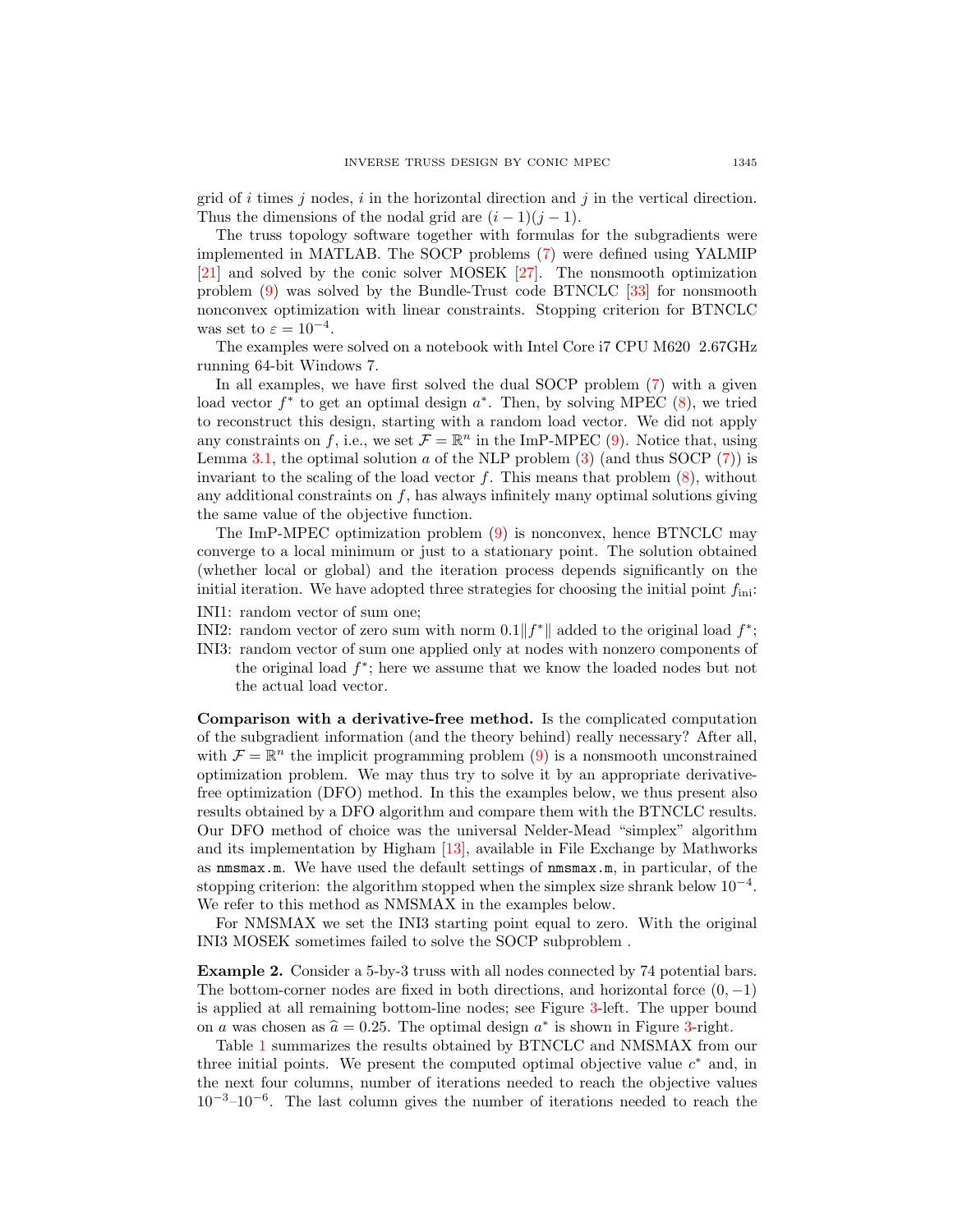

<span id="page-17-0"></span>FIGURE 3. Five-by-three truss (Ex. [2\)](#page-16-0): initial layout and optimal design

value  $c^*$ , i.e., the number of iterations needed to fulfill the stopping criterion of the respective algorithm. The superiority of BTNCLC is clearly demonstrated by these results.

<span id="page-17-1"></span>Table 1. Results of Example 2. The last columns show the number of iterations needed to obtain the value of the objective function smaller than  $10^{-3}$ – $10^{-6}$  and (the last column) to fulfill the stopping criterion.

|               |                             |                     | number of iterations to reach |           |           |           |                  |  |
|---------------|-----------------------------|---------------------|-------------------------------|-----------|-----------|-----------|------------------|--|
| method        | INI                         | $\mathfrak{c}^*$    | $10^{-3}$                     | $10^{-4}$ | $10^{-5}$ | $10^{-6}$ | $\mathfrak{c}^*$ |  |
| <b>BTNCLC</b> |                             | $2.4 \cdot 10^{-8}$ | 23                            | 36        | 50        | 63        | 88               |  |
| <b>BTNCLC</b> | $\mathcal{D}_{\mathcal{L}}$ | $2.0 \cdot 10^{-8}$ | 6                             | 15        | 25        | 43        | 64               |  |
| <b>BTNCLC</b> | 3                           | $7.6 \cdot 10^{-8}$ | 9                             | 11        | 16        | 23        | 26               |  |
| <b>NMSMAX</b> |                             | $7.7 \cdot 10^{-6}$ | 547                           | 1018      | 3631      |           | 6617             |  |
| <b>NMSMAX</b> | 2                           | $1.5 \cdot 10^{-4}$ | 694                           |           |           |           | 4406             |  |
| <b>NMSMAX</b> | 3                           | $5.7 \cdot 10^{-6}$ | 33                            | 66        | 106       |           | 192              |  |

<span id="page-17-3"></span>Example 3. Consider a 5-by-5 truss with all nodes connected by 200 potential bars. The nodes on the left-hand side are fixed in both directions, and forces  $(1, -0.333)$ and  $(1, 0.333)$  are applied at the bottom-right and top-right nodes, respectively; see Figure [4-](#page-17-2)left. The upper bound on a is again  $\hat{a} = 0.25$ . The optimal design  $a^*$  is shown in Figure 4 right. shown in Figure [4-](#page-17-2)right.



<span id="page-17-2"></span>FIGURE 4. Five-by-five truss  $(Ex. 3)$  $(Ex. 3)$ : initial layout and optimal design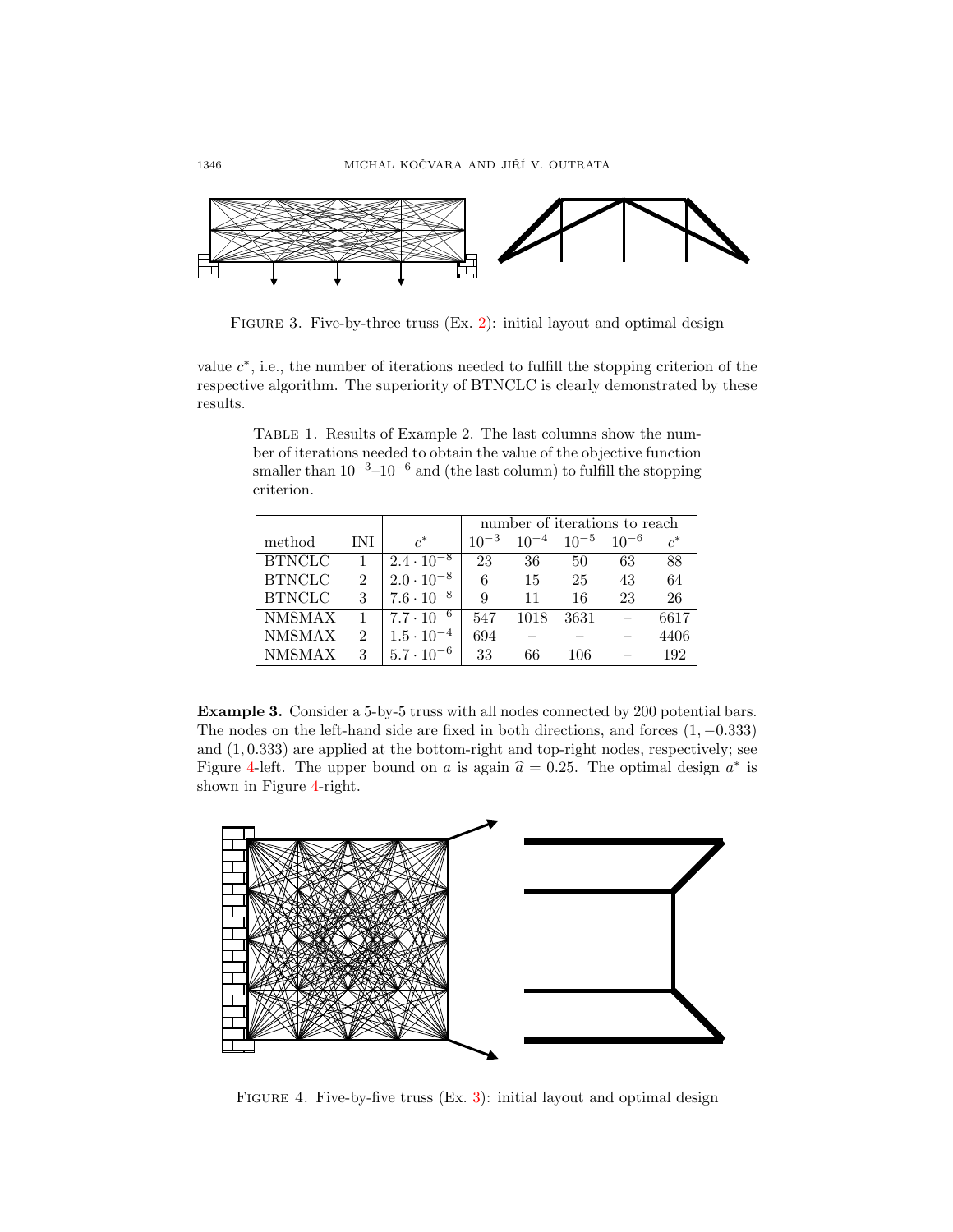Table [2](#page-18-0) presents the results in the same format as Table [1.](#page-17-1) We can see that, in case of INI3, BTNCLC converged to a local optimum with  $c^* = 0.44$ ; the corresponding design is shown in Figure [5-](#page-18-1)right. The derivative-free code had serious problems in this example and only obtained an acceptable solution with INI3, however, in much bigger number of iterations than BTNCLC.

<span id="page-18-0"></span>Table 2. Results of Example 3. The last columns show the number of iterations needed to obtain the value of the objective function smaller than  $10^{-3}$ – $10^{-6}$  and (the last column) to fulfill the stopping criterion.

|               |     |                     | number of iterations to reach |           |           |           |       |  |
|---------------|-----|---------------------|-------------------------------|-----------|-----------|-----------|-------|--|
| method        | INI | $\mathcal{C}^*$     | $10^{-3}$                     | $10^{-4}$ | $10^{-5}$ | $10^{-6}$ | $c^*$ |  |
| <b>BTNCLC</b> |     | $2.6 \cdot 10^{-7}$ | 67                            | 92        | 111       | 313       | 143   |  |
| <b>BTNCLC</b> | 2   | $4.8 \cdot 10^{-8}$ | 9                             | 29        | 46        | 71        | 99    |  |
| <b>BTNCLC</b> | 3   | $4.4 \cdot 10^{-1}$ |                               |           |           |           | 11    |  |
| <b>NMSMAX</b> |     | $5.3 \cdot 10^{-3}$ |                               |           |           |           | 13487 |  |
| <b>NMSMAX</b> | 9   | $1.7 \cdot 10^{-2}$ |                               |           |           |           | 7850  |  |
| <b>NMSMAX</b> | 3   | $2.0 \cdot 10^{-6}$ | 68                            | 157       | 171       |           | 207   |  |

We reiterate that the load vector  $f$  leading to the same design vector  $a$  is not unique. Not only is the design  $a$  invariant with respect to scaling of  $f$ , it may differ substantially from the original given load  $f^*$ . An example is shown in Figure [5-](#page-18-1)left which presents the optimal solution obtained by BTNCLC from initial point INI1. As seen in Table [2](#page-18-0) (and indeed in Figure [5](#page-18-1) itself), this load vector leads to the same design as the original load  $f^*$  depicted in Figure [4.](#page-17-2)



<span id="page-18-1"></span>FIGURE 5. Five-by-five truss (Ex. [3\)](#page-17-3): optimal load and corresponding design as computed by BTNCLC with INI1 (left) and INI3 (right).

**Appendix.** To compute vectors  $\alpha$ ,  $\gamma$  satisfying [\(26\)](#page-15-3),[\(27\)](#page-15-2), we make use of the wellknown relationship

<span id="page-18-2"></span>
$$
a \in N_{\mathcal{K}}(b) \Leftrightarrow b = \text{Proj}_{\mathcal{K}}(a+b), \qquad (28)
$$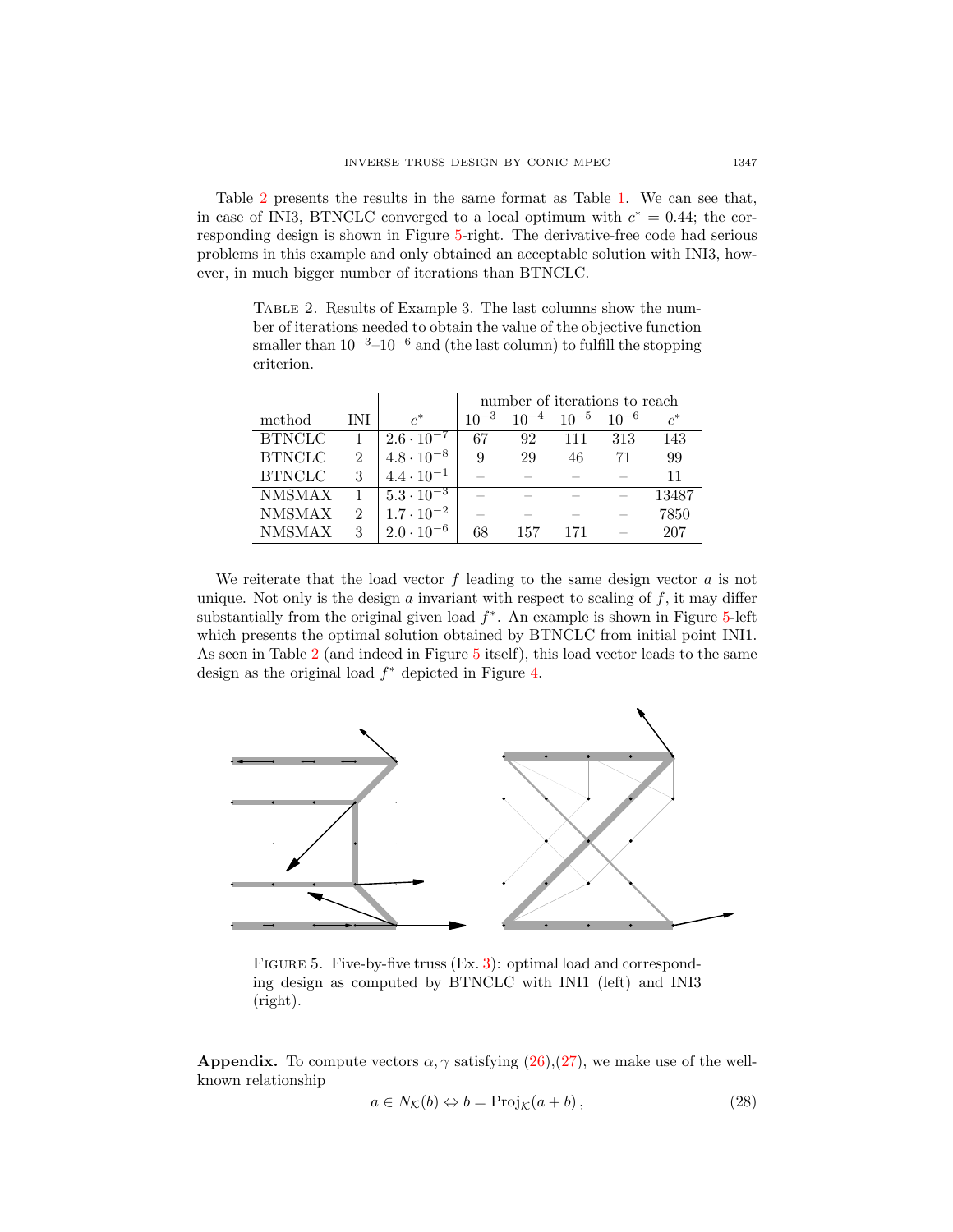which is valid for any closed convex set  $K$ . This enables us to express the limiting coderivative of  $N_{L^n}(\cdot)$  in terms of the limiting coderivative of  $\text{Proj}_{L^n}(\cdot)$  and employ the results of [\[30\]](#page-21-5). Since the formulas used to compute an element of the limiting coderivative of the metric projection  $\text{Proj}_{L^{n}}(\cdot)$  onto the second order cone  $L^{n}$  are rather complicated, we decided to give them in full detail in this Appendix.

For  $x = (\hat{x}, x_n)$  with  $\hat{x} \in \mathbb{R}^{n-1}$ ,  $x_n \in \mathbb{R}$ , we define the spectral decomposition

$$
x = \lambda_1(x)c_1(x) + \lambda_2(x)c_2(x)
$$

with

$$
\lambda_1(x) = x_n + ||\hat{x}||_2, \quad \lambda_2(x) = x_n - ||\hat{x}||_2
$$

and, for  $x \neq 0$ ,

$$
c_1(x) = \frac{1}{2} \begin{bmatrix} \frac{\hat{x}}{\|\hat{x}\|_2} \\ 1 \end{bmatrix}, \quad c_2(x) = \frac{1}{2} \begin{bmatrix} -\frac{\hat{x}}{\|\hat{x}\|_2} \\ 1 \end{bmatrix}.
$$

If  $x = 0$  then

$$
c_1(x) = \frac{1}{2} \begin{bmatrix} w \\ 1 \end{bmatrix}, \quad c_2(x) = \frac{1}{2} \begin{bmatrix} -w \\ 1 \end{bmatrix},
$$

with any  $w \in \mathbb{R}^{n-1}$  such that  $||w||_2 = 1$ . The metric projection of x onto  $L^n$  can then be written as

$$
Proj_{L^n}(x) = (\lambda_1(x))_{+}c_1(x) + (\lambda_2(x))_{+}c_2(x).
$$

We further define the symmetric matrix of divided differences  $\Psi(x)$  =  $\lbrack \Psi_{11}(x) \quad \Psi_{12}(x) \rbrack$  $\Psi_{12}(x) \quad \Psi_{22}(x)$  $\Big]$  by

$$
\Psi_{ii}(x) = \begin{cases}\n1 & \text{if } \lambda_i(x) \ge 0 \\
0 & \text{otherwise}\n\end{cases}
$$
 for  $i = 1, 2$   

$$
\Psi_{12}(x) = \frac{(\lambda_1(x))_+ - (\lambda_2(x))_+}{\lambda_1(x) - \lambda_2(x)}.
$$

Assumethat  $x \notin L^n \cup -L^n$ . Then we know ([\[20\]](#page-21-17)) that the projection of x onto  $L^n$  is Fréchet differentiable at x and

<span id="page-19-0"></span>
$$
\nabla \text{Proj}_{L^n}(x) = 2 \sum_{i=1}^2 \Psi_{ii}(x) c_i(x) (c_i(x))^{\top} + \Psi_{12}(x) \begin{bmatrix} I - \frac{\hat{x}\hat{x}^{\top}}{\|\hat{x}\|_2^2} & 0\\ 0 & 0 \end{bmatrix} . \tag{29}
$$

We now recall formula [\(25\)](#page-15-4)

$$
\alpha_i \in D^* N_{L^3}(A \overline{y}_i, \overline{\mu}_i)(Av_i) \qquad \text{for } i = 1, \dots, m
$$

and show its particular forms for various values of  $\bar{y}$  and  $\bar{\mu}$ . Using [\(28\)](#page-18-2), we can write the above relation equivalently as

<span id="page-19-1"></span>
$$
-Av_i \in D^*Proj_{L^3}(A\overline{y}_i + \overline{\mu}_i)(-Av_i - \alpha_i) \quad \text{for } i = 1, ..., m,
$$
 (30)

see [\[29,](#page-21-10) Lemma 19].

We recognize three main cases in which  $\text{Proj}_{L^3}$  is differentiable and  $\nabla \text{Proj}_{L^3}$  is symmetric:

**Case 1.**  $A\overline{y}_i + \overline{\mu}_i \notin L^n \cup -L^n$ . Then we can use [\(29\)](#page-19-0) and relations [\(30\)](#page-19-1) to obtain the form of equations in  $\alpha_i, v_i$ :

$$
\nabla \text{Proj}_{L^3}(A\overline{y}_i + \overline{\mu}_i)(Av_i + \alpha_i) - Av_i = 0 \quad \text{for } i = 1, ..., m.
$$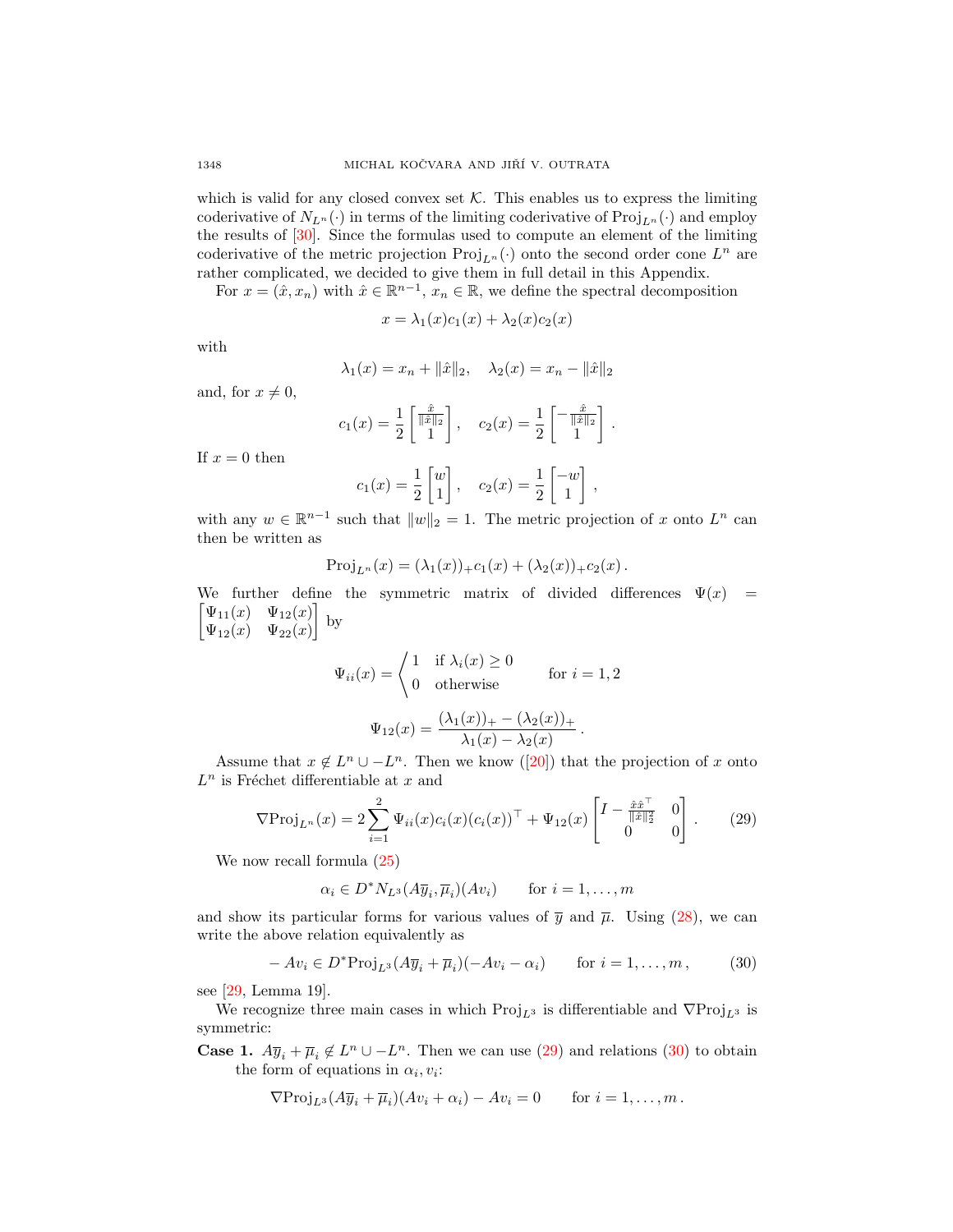**Case 2.**  $A\overline{y}_i \in \text{int}(L^n)$ ,  $\overline{\mu}_i = 0$ . Then we project an element from the interior of the cone and the derivative of the projection is trivially  $\nabla \text{Proj}_{L^3}(A\overline{y}_i + \overline{\mu}_i) = I$ , giving us the equations

 $\alpha_i = 0$  for  $i = 1, \ldots, m$ .

**Case 3.**  $A\overline{y}_i = 0$   $\overline{\mu}_i \in \text{int}(-L^n)$ . Now we project an element from the interior of the polar cone, thus  $\nabla \text{Proj}_{L^3}(A\overline{y}_i + \overline{\mu}_i) = 0$  and [\(30\)](#page-19-1) gets the form

$$
Av_i = 0 \qquad \text{for } i = 1, \dots, m \, .
$$

In the remaining three cases, the formulas for the limiting coderivatives of  $\text{Proj}_{L^3}$  are substantially more complicated; see [\[30,](#page-21-5) Thms. 3,4]. Nevertheless, for our purpose it suffices to make the following choices which keep the adjoint system  $(24)$ – $(27)$ not too difficult to solve. In particular:

> if  $A\overline{y}_i \in \text{Bd}(L^3) \setminus \{0\}$ ,  $\overline{\mu}_i = 0$ , proceed as in Case 1 or Case 2; if  $A\overline{y}_i = 0$ ,  $\overline{\mu}_i \in \text{Bd}(-L^3) \setminus \{0\}$ , proceed as in Case 1 or Case 3; if  $A\overline{y}_i = 0$ ,  $\overline{\mu}_i = 0$ , proceed as in any of Cases 1,2,3.

#### REFERENCES

- <span id="page-20-0"></span>[\[1\]](http://www.ams.org/mathscinet-getitem?mr=MR1196354&return=pdf) W. Achtziger, M. Bendsøe, A. Ben-Tal and J. Zowe, [Equivalent displacement based formu](http://dx.doi.org/10.1016/0899-8248(92)90005-S)[lations for maximum strength truss topology design,](http://dx.doi.org/10.1016/0899-8248(92)90005-S) IMPACT of Computing in Science and Engineering, 4 (1992), 315–345.
- <span id="page-20-1"></span>[\[2\]](http://www.ams.org/mathscinet-getitem?mr=MR2008524&return=pdf) M. Bendsøe and O. Sigmund, Topology Optimization. Theory, Methods and Applications, Springer-Verlag, Berlin, 2003.
- <span id="page-20-11"></span>[\[3\]](http://www.ams.org/mathscinet-getitem?mr=MR2507130&return=pdf) P. Beremlijski, J. Haslinger, M. Kocvara, R. Kucera and J. V. Outrata, [Shape optimization in](http://dx.doi.org/10.1137/080714427) [three-dimensional contact problems with coulomb friction,](http://dx.doi.org/10.1137/080714427) SIAM Journal on Optimization, 20 (2009), 416–444.
- <span id="page-20-12"></span>[\[4\]](http://www.ams.org/mathscinet-getitem?mr=MR3272620&return=pdf) P. Beremlijski, J. Haslinger, J. V. Outrata and R. Pathó, [Shape optimization in contact](http://dx.doi.org/10.1137/130948070) [problems with coulomb friction and a solution-dependent friction coefficient,](http://dx.doi.org/10.1137/130948070) SIAM Journal on Control and Optimization, 52 (2014), 3371–3400.
- <span id="page-20-2"></span>[\[5\]](http://www.ams.org/mathscinet-getitem?mr=MR1756264&return=pdf) J.-F. Bonnans and A. Shapiro, [Perturbation Analysis of Optimization Problems](http://dx.doi.org/10.1007/978-1-4612-1394-9), Springer Series in Operations Research. Springer-Verlag, New York, 2000.
- <span id="page-20-7"></span>[\[6\]](http://www.ams.org/mathscinet-getitem?mr=MR2179235&return=pdf) J. F. Bonnans and H. Ramírez, [Perturbation analysis of second-order cone programming](http://dx.doi.org/10.1007/s10107-005-0613-4) [problems,](http://dx.doi.org/10.1007/s10107-005-0613-4) Mathematical Programming, 104 (2005), 205–227.
- <span id="page-20-8"></span>[\[7\]](http://www.ams.org/mathscinet-getitem?mr=MR2265882&return=pdf) J.-F. Bonnans, J. C. Gilbert, C. Lemaréchal and C. A. Sagastizábal, Numerical Optimization: Theoretical and Practical Aspects, Springer Science & Business Media, 2006.
- <span id="page-20-13"></span>[\[8\]](http://www.ams.org/mathscinet-getitem?mr=MR1416530&return=pdf) A. L. Dontchev and R. T. Rockafellar, [Characterizations of strong regularity for variational](http://dx.doi.org/10.1137/S1052623495284029) [inequalities over polyhedral convex sets,](http://dx.doi.org/10.1137/S1052623495284029) SIAM Journal on Optimization, 6 (1996), 1087–1105.
- <span id="page-20-6"></span>[\[9\]](http://www.ams.org/mathscinet-getitem?mr=MR2515104&return=pdf) A. L. Dontchev and R. T. Rockafellar, [Implicit Functions and Solution Mappings](http://dx.doi.org/10.1007/978-0-387-87821-8), Springer Monographs in Mathematics. Springer, Dordrecht, 2009.
- <span id="page-20-10"></span>[\[10\]](http://www.ams.org/mathscinet-getitem?mr=MR3511378&return=pdf) D. Dorsch, W. Gómez and V. Shikhman, [Sufficient optimality conditions hold for almost all](http://dx.doi.org/10.1007/s10107-015-0915-0) [nonlinear semidefinite programs,](http://dx.doi.org/10.1007/s10107-015-0915-0) Mathematical Programming, 158 (2016), 77–97.
- <span id="page-20-5"></span>[11] G. Inc, Gurobi Optimizer Reference Manual. Version 6.5, 2016.
- <span id="page-20-9"></span>[\[12\]](http://www.ams.org/mathscinet-getitem?mr=MR1951037&return=pdf) R. Henrion, A. Jourani and J. Outrata, [On the calmness of a class of multifunctions,](http://dx.doi.org/10.1137/S1052623401395553) SIAM Journal on Optimization, 13 (2002), 603–618.
- <span id="page-20-14"></span>[\[13\]](http://www.ams.org/mathscinet-getitem?mr=MR1211791&return=pdf) N. J. Higham, [Optimization by direct search in matrix computations,](http://dx.doi.org/10.1137/0614023) SIAM J. Matrix Anal. Appl., **14** (1993), 317-333.
- <span id="page-20-4"></span>[\[14\]](http://www.ams.org/mathscinet-getitem?mr=MR2978290&return=pdf) R. A. Horn and C. R. Johnson, Matrix Analysis, Cambridge University Press, Cambridge, 2013.
- <span id="page-20-3"></span>[\[15\]](http://www.ams.org/mathscinet-getitem?mr=MR2894704&return=pdf) F. Jarre, [Elementary optimality conditions for nonlinear SDPs,](http://dx.doi.org/10.1007/978-1-4614-0769-0_16) in Handbook on Semidefinite, Conic and Polynomial Optimization (eds. M. Anjos and J. Lasserre), Springer, 166 (2012), 455–470.